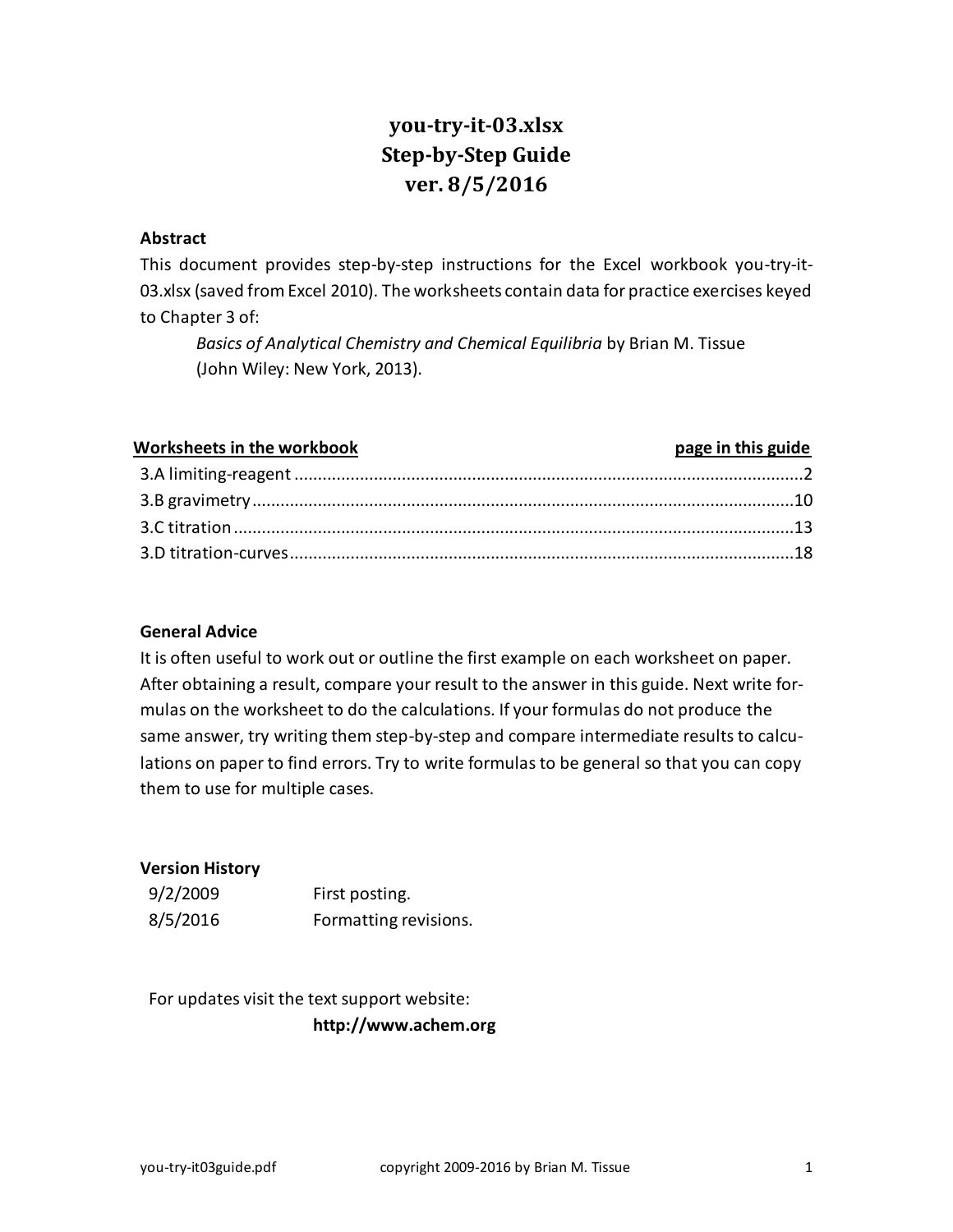## <span id="page-1-0"></span>**3.A limiting-reagent**

This worksheet contains a table of different types of reactions. Often when adapting a procedure for a larger than normal amount of sample, the amount of reagents must be checked so that they do not affect the accuracy of the analysis. For each reaction we wish to determine the minimum amount of reagent that is needed to completely react with the analyte. Knowing this information, we can then add an excess amount of reagent to ensure complete reaction of the analyte to product. Before attempting a calculation, be sure that you have a balanced reaction.

| Concepts         | <b>Concept Synopsis</b>                                       |
|------------------|---------------------------------------------------------------|
| stoichiometry    | Molecules form and reactions occur with a fixed ratio be-     |
|                  | tween the atomic constituents.                                |
| limiting reagent | A limiting reagent is a reactant that is consumed completely  |
|                  | in a reaction. In sample processing and analytical reactions, |
|                  | we usually add reagents in excess to ensure quantitative      |
|                  | conversion of the analyte.                                    |

## 1. Determine the minimum concentration of HCl to neutralize the CaCO3.

|    | A |                   |                      |                     | F                                                           |                                               | G |  |  |  |
|----|---|-------------------|----------------------|---------------------|-------------------------------------------------------------|-----------------------------------------------|---|--|--|--|
| 14 |   | Table 3.A.1       |                      |                     |                                                             |                                               |   |  |  |  |
| 15 |   | analyte           | reagents             | products            |                                                             | reaction type, sample, and procedure          |   |  |  |  |
| 16 |   | CaCO <sub>3</sub> | H*                   | CO <sub>2</sub> (q) | neutralization                                              |                                               |   |  |  |  |
| 17 |   |                   | $(x \text{ M } HCl)$ | $Ca2+(aq)$          | CaCO <sub>3</sub> in soil (assume 5 % CaCO <sub>3</sub> )   |                                               |   |  |  |  |
| 18 |   |                   |                      |                     |                                                             | dry soil sample and grind to fine powder      |   |  |  |  |
| 19 |   |                   |                      |                     |                                                             | add 25 mL of HCl solution to beaker and weigh |   |  |  |  |
| 20 |   |                   |                      |                     | add 3.0 g of soil to beaker, swirl, reweigh after 30 min    |                                               |   |  |  |  |
| 21 |   |                   |                      |                     | CaCO <sub>3</sub> is determined from the weight loss using: |                                               |   |  |  |  |
| 22 |   |                   |                      |                     | $CaCO3(s) + 2H+(aq) \rightarrow Ca2+(aq) + CO2(g) + H2O$    |                                               |   |  |  |  |

Note in the reaction that there are 2 moles of acid needed per 1 mole of calcium carbonate.

First, outline the calculation:

1. convert g of soil to mol of  $CaCO<sub>3</sub>$ :

 $(g \text{ soil}) \rightarrow (g \text{ CaCO}_3) \rightarrow (mol \text{ CaCO}_3)$ 

- 2. convert mol of CaCO<sub>3</sub> to mol of HCl using the reaction stoichiometry: (mol CaCO<sub>3</sub>)  $\rightarrow$  (mol HCl)
- 3. determine concentration of HCl from mol of HCl and the volume: (mol HCl)  $\rightarrow$  (mol/L HCl)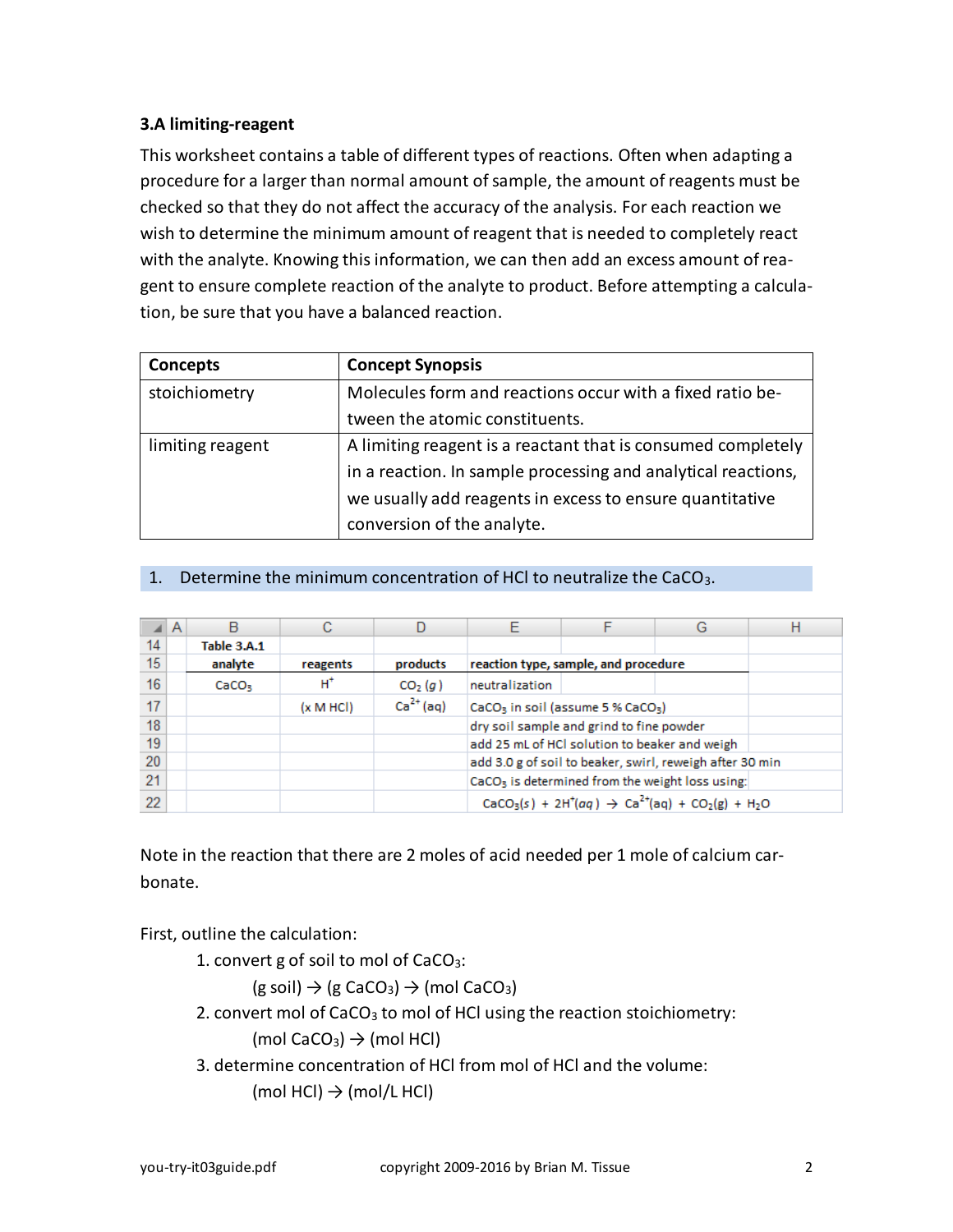To translate this outline to Excel, I retype the reaction data into cells that I can reference. A table with labels like the following will work. By including the units below the values I can check the dimensions of each step.

| 24 | mass soil | frac CaCO <sub>3</sub>      | f.w. $CaCO3$ | rexn stoich                           |  |
|----|-----------|-----------------------------|--------------|---------------------------------------|--|
| 25 |           | 0.05                        | 100.09       |                                       |  |
| 26 | g soil    | g CaCO <sub>3</sub> /g soil | g/mol        | mol H <sup>+</sup> /CaCO <sub>3</sub> |  |

In cell F24 I type the label 'moles HCl' and in cell F25 I type the formula: =B25\*C25\*E25/D25

This formula calculates both steps 1 and 2 from the outline above. For step 3 of the outline, I enter the solution volume of 0.025 L (25 mL) in cell G25 and in cell H25 I type the formula:

## =F25 /G25

Adding labels and formatting produces something like the following figure. I highlight each calculation and I copy the formulas below the result.

|    | A |           | U                             |                          |                                              |                  | G        |          |
|----|---|-----------|-------------------------------|--------------------------|----------------------------------------------|------------------|----------|----------|
| 23 |   |           |                               |                          |                                              |                  |          |          |
| 24 |   | mass soil | frac CaCO <sub>3</sub>        | $f.w.$ CaCO <sub>3</sub> | rexn stoich                                  | moles HCl        | soln vol | conc HCl |
| 25 |   | 3.0       | 0.05                          | 100.09                   |                                              | 0.00300<br>0.025 |          | 0.12     |
| 26 |   | g soil    | $g$ CaCO <sub>3</sub> /g soil | g/mol                    | mol H <sup>+</sup> /CaCO <sub>3</sub><br>mol |                  |          | M        |
| 27 |   |           |                               |                          | =B25*C25*E25/D25                             | $=$ F25/G25      |          |          |

This result gives me the lowest concentration that I need to neutralize the CaCO<sub>3</sub> (assuming 5 % CaCO<sub>3</sub>) in the soil. In practice, this type of analysis is done with HCl solutions of  $1 - 3$  M.

2. Determine the minimum volume of 0.5 M NaCl for complete reaction to AgCl<sub>4</sub><sup>3-</sup>.

The calculation is similar to the first reaction, but the details are different. I set up a table of data in rows 37-39: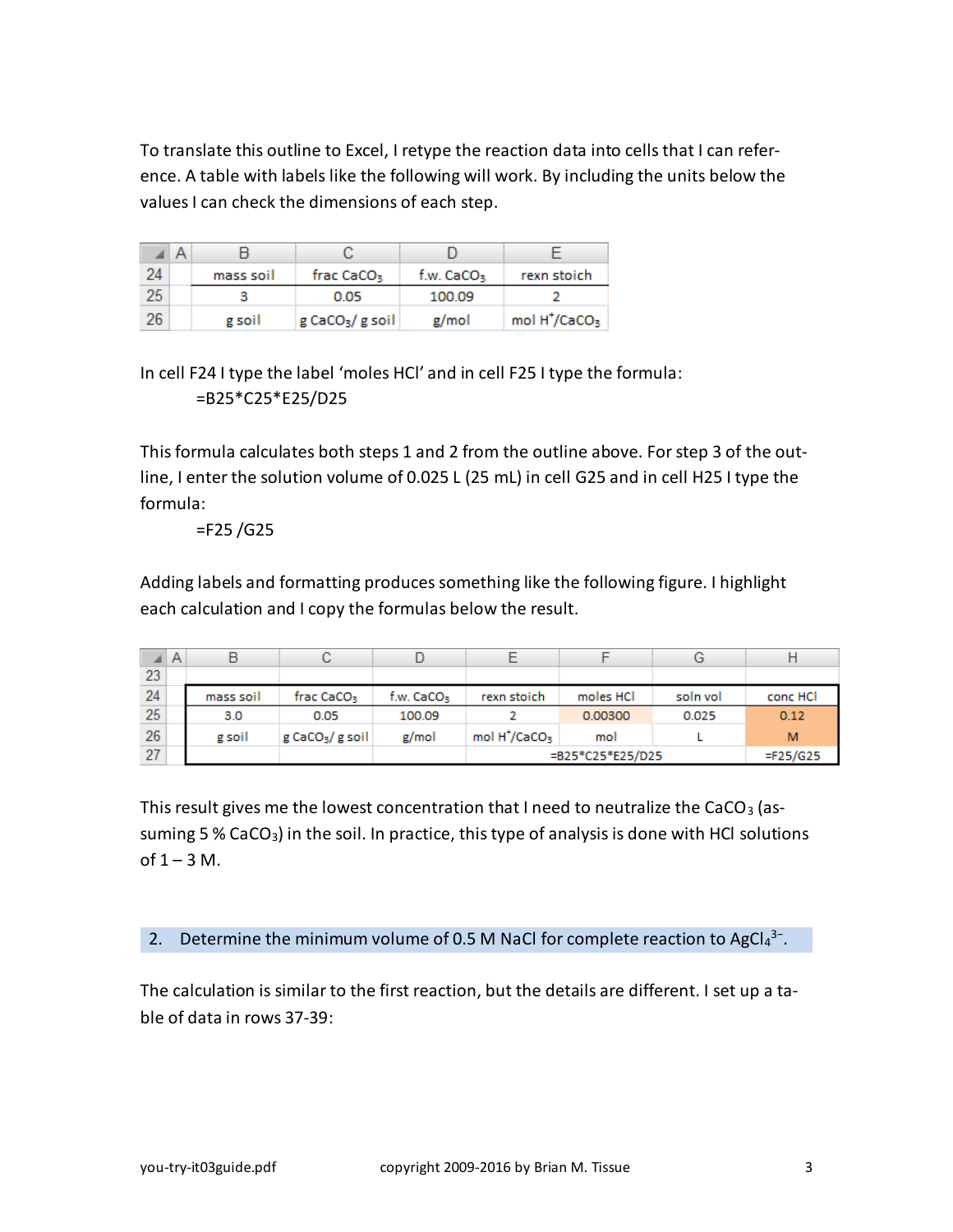|    | A | B                     | С                      |                       | F                                                                                  | F                                                                       | G | Н |  |  |
|----|---|-----------------------|------------------------|-----------------------|------------------------------------------------------------------------------------|-------------------------------------------------------------------------|---|---|--|--|
| 30 |   | Table 3.A.2           |                        |                       |                                                                                    |                                                                         |   |   |  |  |
| 31 |   | analyte               | reagents               | products              | reaction type, sample, and procedure                                               |                                                                         |   |   |  |  |
| 32 |   | $Ag^+$                | сr                     | $AgCl43- (aq)$        | complexation                                                                       |                                                                         |   |   |  |  |
| 33 |   |                       | (0.5 M NaCl)           |                       | 50.0 mL of 0.001 M AgNO <sub>3</sub>                                               |                                                                         |   |   |  |  |
| 34 |   |                       |                        |                       |                                                                                    | Ag <sup>+</sup> precipitates as AgCl in the presence of Cl <sup>-</sup> |   |   |  |  |
| 35 |   |                       |                        |                       | an excess of CI <sup>-</sup> can redissolve the Ag <sup>+</sup> as Ag-CI complexes |                                                                         |   |   |  |  |
| 36 |   |                       |                        |                       |                                                                                    |                                                                         |   |   |  |  |
| 37 |   | vol AgNO <sub>3</sub> | conc AgNO <sub>3</sub> | moles Ag <sup>+</sup> | rexn stoich                                                                        |                                                                         |   |   |  |  |
| 38 |   | 0.050                 | 0.001                  |                       | 4                                                                                  |                                                                         |   |   |  |  |
| 39 |   |                       | mol/L                  | mol                   | mol Cl <sup>-</sup> /mol Ag <sup>+</sup>                                           |                                                                         |   |   |  |  |

From the reaction product I know that there are 4 moles of chloride ion per 1 mole of silver ion. Outlining

the calculation:

1. convert volume and concentration of  $AgNO<sub>3</sub>$  solution to moles of  $Ag<sup>+</sup>$ :

(vol AgNO<sub>3</sub>)(conc AgNO<sub>3</sub>)(1 mol Ag<sup>+</sup>/ 1mol AgNO<sub>3</sub>)  $\rightarrow$  (mol Ag<sup>+</sup>)

- 2. convert mol of Ag<sup>+</sup> to mol of Cl<sup>−</sup> using the reaction stoichiometry: (mol Ag<sup>+</sup>)(4 mol Cl<sup>−</sup> / 1 mol Ag<sup>+</sup>)  $\rightarrow$  (mol Cl<sup>−</sup>)
- 3. determine volume of NaCl solution from mol of Cl<sup>−</sup> and the NaCl concentra-

tion:

```
(mol Cl−
) / (mol/L NaCl) → (vol NaCl)
```
In cell D38 I type the formula:

=B38\*C38

In cell F37 I type the label 'moles Cl<sup>-</sup>' and in cell F38 I type the formula: =D38\*E38

I now have mol Cl<sup>-</sup> to use for step 3 of the outline above. I enter the NaCl solution concentration of 0.5 M in cell G38 and in cell H38 I type the formula:

=1000\*F38/G38

The factor of 1000 in this formula is (1000 mL)/(1 L) to convert L to mL. The final result, with labels and highlighting will look like:

|    | A |                       | C.                     |                       |                                          |                       | G         |               |
|----|---|-----------------------|------------------------|-----------------------|------------------------------------------|-----------------------|-----------|---------------|
| 36 |   |                       |                        |                       |                                          |                       |           |               |
| 37 |   | vol AgNO <sub>3</sub> | conc AgNO <sub>3</sub> | moles Ag <sup>+</sup> | rexn stoich                              | moles Cl <sup>-</sup> | NaCl conc | NaCl vol      |
| 38 |   | 0.050                 | 0.001                  | 0.00005               |                                          | 0.0002                | 0.500     | 0.400         |
| 39 |   |                       | mol/L                  | mol                   | mol Cl <sup>-</sup> /mol Ag <sup>+</sup> | mol                   | м         | mL.           |
| 40 |   |                       |                        | $= B38*C38$           |                                          | $=$ D38*E38           |           | =1000*F38/G38 |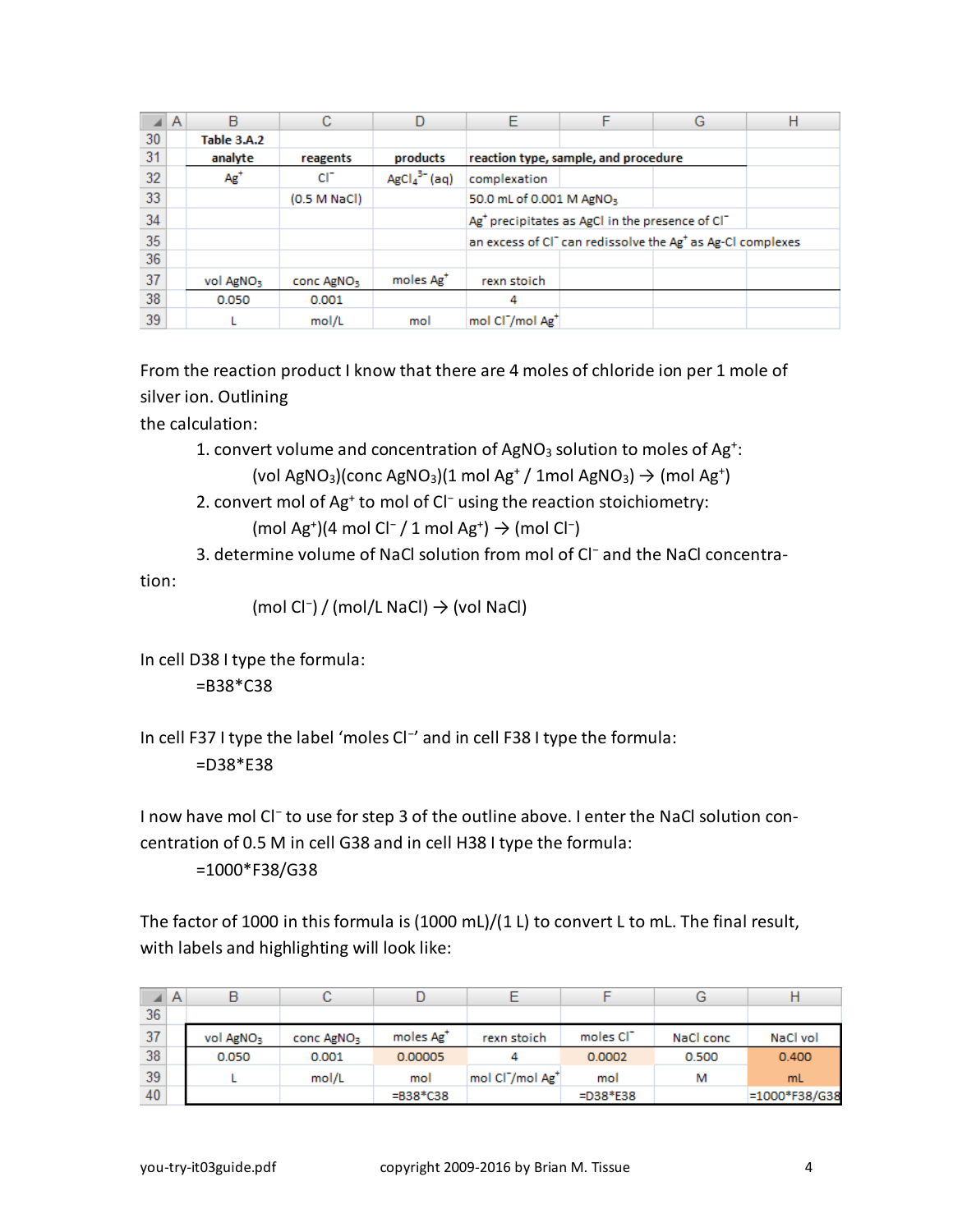This result predicts the minimum amount of 0.5 M NaCl for complete reaction. In practice, this type of reaction involving both a precipitate and a complex is more complicated, and we'll consider such multiple equilibria in Chapter 8.

## 3. Determine the minimum number of moles of succinic acid for complete reaction.

This procedure uses a homogeneous precipitation to slowly generate the precipitating agent from a precursor reagent. In this case the urea,  $(NH<sub>2</sub>)<sub>2</sub>CO$ , decomposes to ammonia on heating to make the solution alkaline and generate the product,  $AI(succ)_{2}OH$ (succ is an abbreviated symbol for the succinate ligand,  $C_2H_4(COO)_2^2$ -).

I set up a table of data in rows 51-53. The figure also shows the calculational results that are be described below.

|    | $\mathsf{A}$ | B                 | С                          | D                         | E                                                       | F                                                                         | G           | н |  |  |  |
|----|--------------|-------------------|----------------------------|---------------------------|---------------------------------------------------------|---------------------------------------------------------------------------|-------------|---|--|--|--|
| 43 |              | Table 3.A.3       |                            |                           |                                                         |                                                                           |             |   |  |  |  |
| 44 |              | analyte           | reagents                   | products                  |                                                         | reaction type, sample, and procedure                                      |             |   |  |  |  |
| 45 |              | Al                | $C_2H_4(COOH)$             |                           |                                                         | Al(succ) <sub>2</sub> OH (s) precipitation of aluminum in antacid tablets |             |   |  |  |  |
| 46 |              |                   | urea (OH <sup>-</sup> )    |                           | assume 0.20 g of aluminum hydroxide in a typical sample |                                                                           |             |   |  |  |  |
| 47 |              |                   |                            |                           | The samples are dissolved with succinic acid and urea   |                                                                           |             |   |  |  |  |
| 48 |              |                   |                            |                           | heating the solution produces ammonia homogeneously     |                                                                           |             |   |  |  |  |
| 49 |              |                   |                            |                           |                                                         | the slow rise in pH precipitates the product                              |             |   |  |  |  |
| 50 |              |                   |                            |                           |                                                         |                                                                           |             |   |  |  |  |
| 51 |              | $mass$ Al(OH) $3$ | f.w. $AI(OH)$ <sub>3</sub> | moles Al(OH) <sub>3</sub> | moles $Al3+$                                            | rexn stoich                                                               | moles succ  |   |  |  |  |
| 52 |              | 0.20              | 78,004                     | 0.00256                   | 0.00256                                                 | 2                                                                         | 0.0051      |   |  |  |  |
| 53 |              | g                 | g/mol                      | mol                       | mol succ/mol Al<br>mol<br>mol                           |                                                                           |             |   |  |  |  |
| 54 |              |                   |                            | $= B52/C52$               | $=$ D52                                                 |                                                                           | $=$ D52*E52 |   |  |  |  |

First I find moles of  $AI(OH)_{3}$  from the given mass and formula weight. In cell D52 I type the formula:

 $=$ B52 $*$ C52

In cell E52 I type the formula:

=D52

I often skip this step for the one-to-one ratios, but I use it here as a reminder. From the reaction product I know that there are 2 moles of succinate per 1 mole of aluminum ion in the complexation reaction. Using this stoichiometry from cell F52, in cell G52 I type the formula:

 $=$  D52 $*$ E52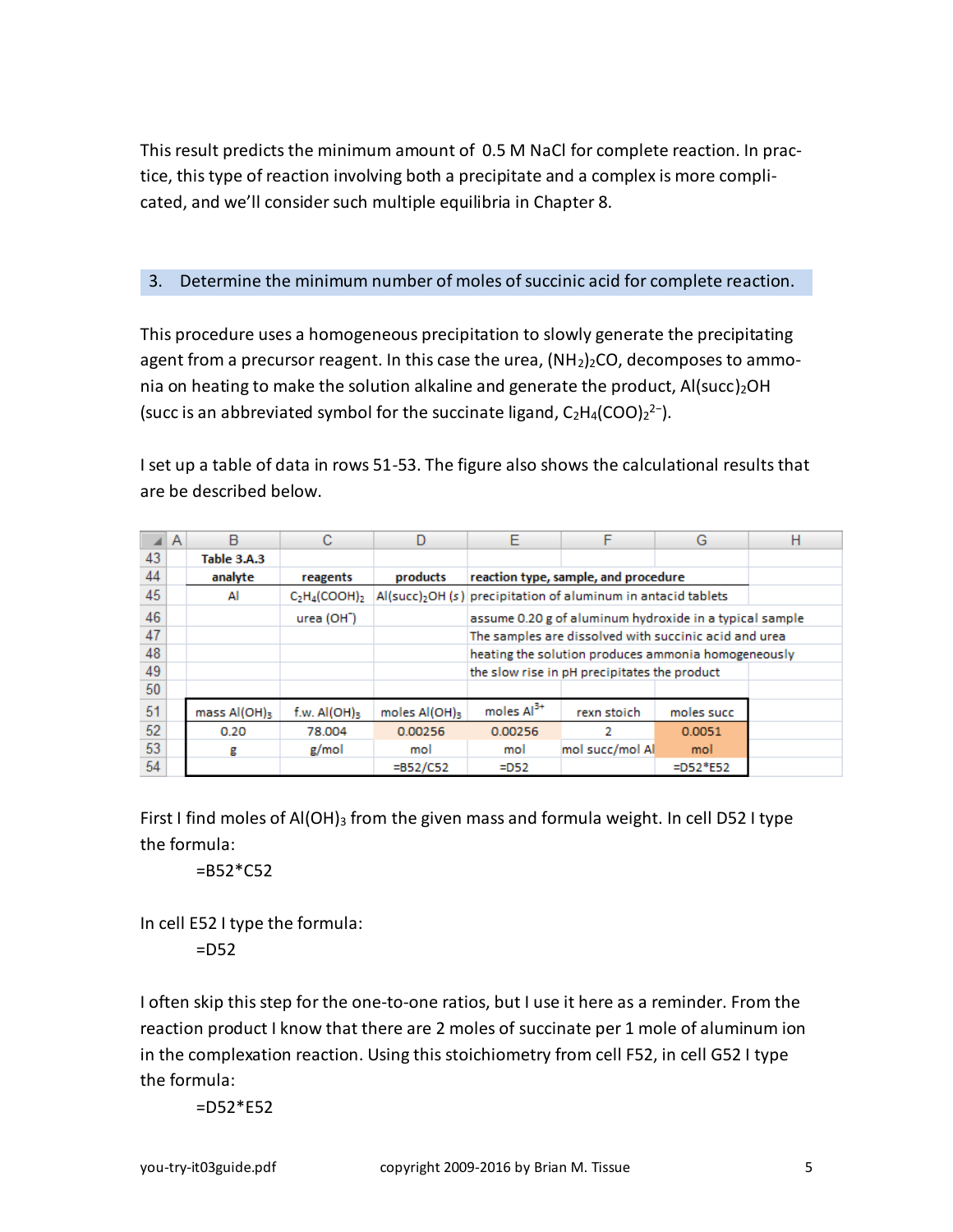Since the question asked for moles of succinate, this is the final answer.

## 4. Determine the minimum volume of 2 % KI solution necessary for complete reaction of the  $Cl<sub>2</sub>$ .

In this procedure 100 L of air is bubbled through a KI solution. The  $Cl_2$  in the air reacts with I<sup>-</sup> in solution to form Cl<sup>-</sup> and I<sub>2</sub>. Measuring the I<sub>2</sub> concentration then allows determination of the amount of  $Cl<sub>2</sub>$  that was in the air sample. Starting a table of data in rows 64-66, where the 'vol conv' is a volume conversion between L and  $m^3$ :

|    | A | в               |          | D                    | F                                     |                                                                 | G |
|----|---|-----------------|----------|----------------------|---------------------------------------|-----------------------------------------------------------------|---|
| 56 |   | Table 3.A.4     |          |                      |                                       |                                                                 |   |
| 57 |   | analyte         | reagents | products             |                                       | reaction type, sample, and procedure                            |   |
| 58 |   | C <sub>12</sub> |          | $I_2$ (aq)           | redox                                 |                                                                 |   |
| 59 |   |                 | (2 % KI) | $CI^-(aq)$           |                                       | 100 L of air containing 0.1 mg/m <sup>3</sup> Cl <sub>2</sub> . |   |
| 60 |   |                 |          |                      |                                       | bubbling air through 2 % KI solution causes:                    |   |
| 61 |   |                 |          |                      | $Cl2 + 2KI$ $\rightarrow$ $I2 + 2KCl$ |                                                                 |   |
| 62 |   |                 |          |                      |                                       | The I <sub>2</sub> product is determined by titration.          |   |
| 63 |   |                 |          |                      |                                       |                                                                 |   |
| 64 |   | vol air         | vol conv | conc Cl <sub>2</sub> |                                       |                                                                 |   |
| 65 |   | 100             | 0.001    | 0.1                  |                                       |                                                                 |   |
| 66 |   |                 | $m^3/l$  | mg/m <sup>3</sup>    |                                       |                                                                 |   |

In cell E64 I type the label 'mass  $Cl_2$ ' and in cell E65 I type: =B65\*C65\*D65/1000

The factor of 1000 is (1000 mg)/(1 g) to convert mg to g. Dividing this result by the formula weight of Cl<sub>2</sub> give moles Cl<sub>2</sub>. In cell F65 I enter the formula weight of chlorine gas, in cell G64 I type the label 'moles  $Cl_2$ ' and in cell G65 I type:

=E65/F65

I enter the reaction stoichiometry of 2 mol I<sup>−</sup> per 1 mol Cl<sub>2</sub> in cell H65 and I convert to moles of I<sup>−</sup> in cell I65 by typing:

=G65\*H65

The result will look something like: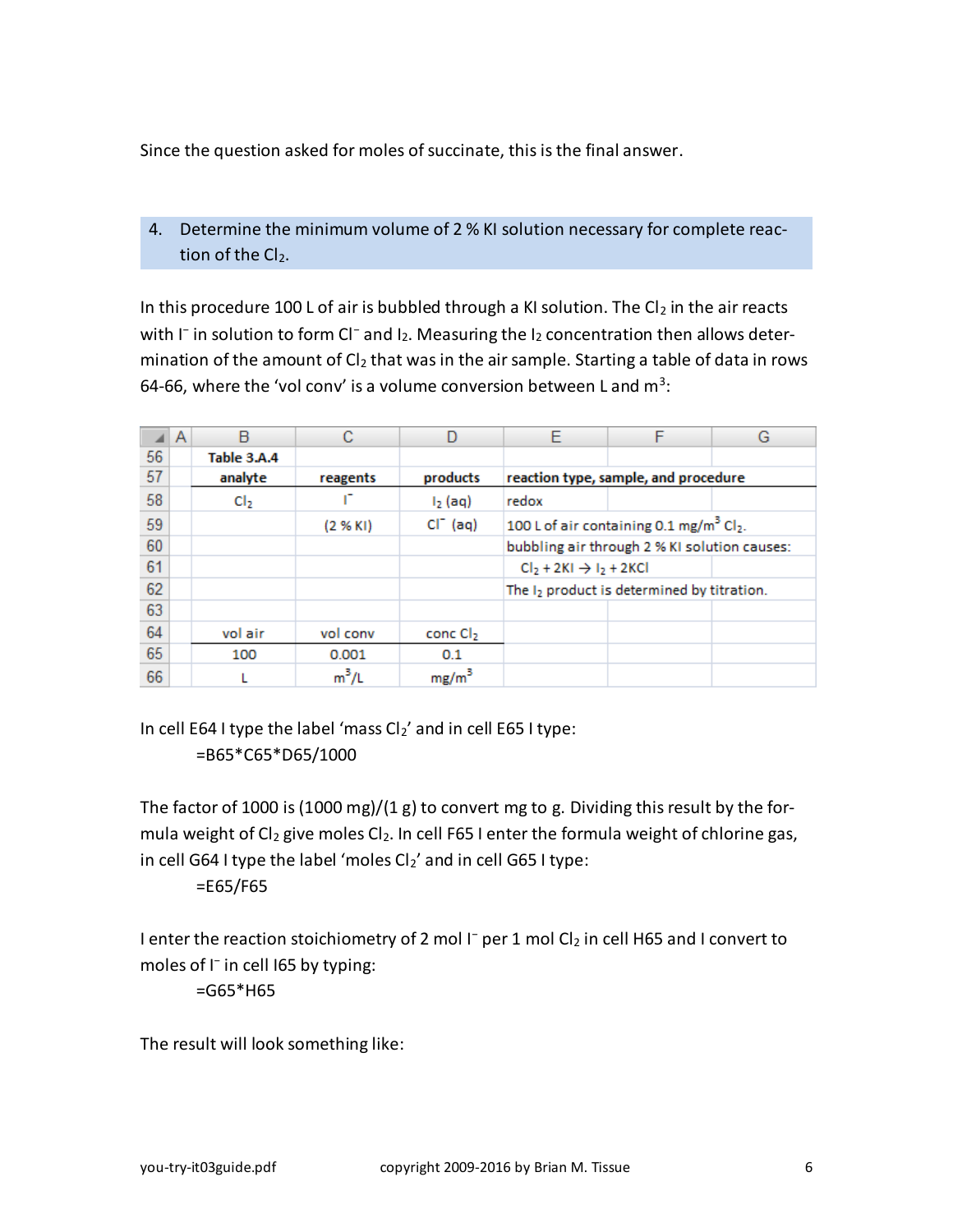|    |         | с        |                      |                      |                      |                       | Н                           |             |
|----|---------|----------|----------------------|----------------------|----------------------|-----------------------|-----------------------------|-------------|
| 63 |         |          |                      |                      |                      |                       |                             |             |
| 64 | vol air | vol conv | conc CI <sub>2</sub> | mass CI <sub>2</sub> | f.w. CI <sub>2</sub> | moles CI <sub>2</sub> | rexn stoich                 | moles KI    |
| 65 | 100     | 0.001    | 0.1                  | 1.00E-05             | 70.906               | 1.41E-07              |                             | 2.82E-07    |
| 66 |         | $m^3/L$  | $mg/m^3$             |                      | g/mol                | mol                   | mol I / mol Cl <sub>2</sub> | mol         |
| 67 |         |          |                      | =B65*C65*D65/1000    |                      | $=E65/F65$            |                             | $= G65*H65$ |

To make figures for this guide, I continue my calculation in cell B70 by typing =I65. You can continue your calculation in a single row. Since the KI solution is given in weight percent, I convert to mass of KI. I enter the formula weight of KI in cell C70 and in cell D70 I type:

=B70\*C70

I enter the KI concentration of 2 % as 0.02 g KI per 1 g solution in cell E70. Dividing the mass of KI necessary for complete reaction with this concentration gives the minimum mass of solution. In cell F70 I type:

=D70/E70

Finally, I convert the mass of solution to volume using the solution density (from the CRC Handbook). In cell H70 I type:

=F70/G70

The full results are shown in the next figure:

| æ  | $\mathsf{A}$ | B        | с        | D                    | Е                      | F            | G                     | н                                       |             |
|----|--------------|----------|----------|----------------------|------------------------|--------------|-----------------------|-----------------------------------------|-------------|
| 63 |              |          |          |                      |                        |              |                       |                                         |             |
| 64 |              | vol air  | vol conv | conc Cl <sub>2</sub> | mass Cl <sub>2</sub>   | $f.w.$ $Cl2$ | moles CI <sub>2</sub> | rexn stoich                             | moles KI    |
| 65 |              | 100      | 0.001    | 0.1                  | 1.00E-05               | 70.906       | 1.41E-07              |                                         | 2.82E-07    |
| 66 |              |          | $m^3/L$  | $mg/m^3$             | g                      | g/mol        | mol                   | mol I <sup>-</sup> /mol CI <sub>2</sub> | mol         |
| 67 |              |          |          |                      | $= B65^*C65^*D65/1000$ |              |                       |                                         | $= G65*H65$ |
| 68 |              |          |          |                      |                        |              |                       |                                         |             |
| 69 |              | moles KI | f.w. KI  | mass KI              | KI conc                | mass soln    | soln density          | vol soln                                |             |
| 70 |              | 2.82E-07 | 166.003  | 4.7E-05              | 0.02                   | 2.3E-03      | 1.01                  | 2.3E-03                                 |             |
| 71 |              | mol      | g/mol    | g                    | g KI/g soln            | д            | g/mL                  | mL                                      |             |
| 72 |              |          |          | $= B70^{\circ}$ C70  |                        | $=$ D70/E70  |                       | =F70/G70                                |             |

The amount of KI solution that is needed for the reaction is quite small. The amount of solution used in the bubbler will be  $5 - 50$  mL to ensure that all of the Cl<sub>2</sub> gas is captured and reacted in solution.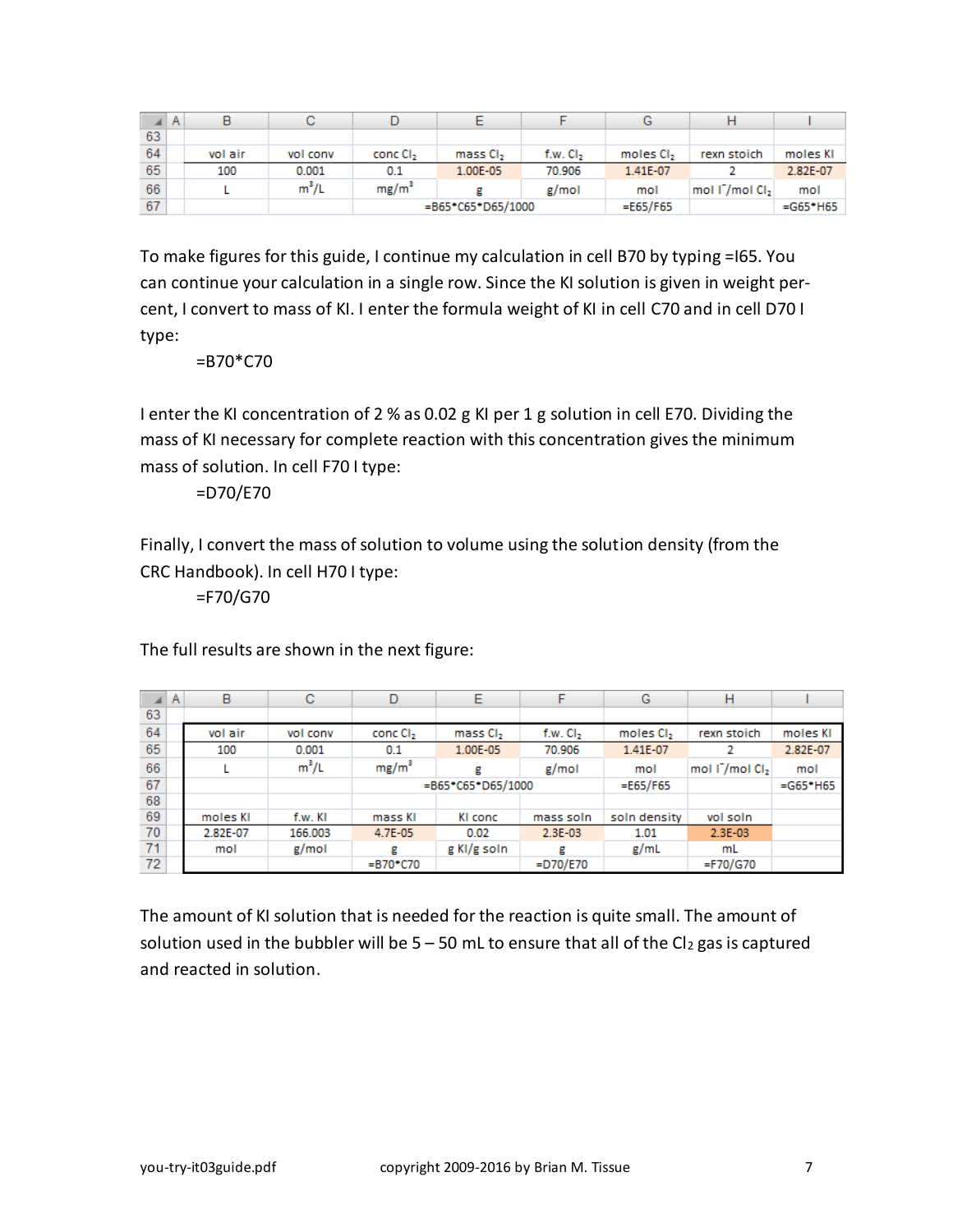|  | 5. Determine the minimum number of moles of $O2$ for complete combustion. |  |  |  |
|--|---------------------------------------------------------------------------|--|--|--|
|--|---------------------------------------------------------------------------|--|--|--|

|    | A |             |          |                     |                        |                                                                                                                                             |  |
|----|---|-------------|----------|---------------------|------------------------|---------------------------------------------------------------------------------------------------------------------------------------------|--|
| 75 |   | Table 3.A.5 |          |                     |                        |                                                                                                                                             |  |
| 76 |   | analyte     | reagents | products            |                        | reaction type, sample, and procedure                                                                                                        |  |
| 77 |   | C and H     | о,       | CO <sub>2</sub> (g) |                        | elemental analysis of hydrocarbon                                                                                                           |  |
| 78 |   |             |          | H <sub>2</sub> O(g) | 100 mg of paraffin wax |                                                                                                                                             |  |
| 79 |   |             |          |                     |                        | the wax consists of equal weights of:                                                                                                       |  |
| 80 |   |             |          |                     |                        | C <sub>28</sub> H <sub>58</sub> , C <sub>30</sub> H <sub>62</sub> , C <sub>32</sub> H <sub>66</sub> , and C <sub>34</sub> H <sub>70</sub> . |  |

This calculation is slightly different from the others. Since we start with a mixture, we must extract the moles of C and H from each component. I set up a table in rows 82-86 for each wax component:

|    | А |                | C       |              |
|----|---|----------------|---------|--------------|
| 81 |   |                |         |              |
| 82 |   | component      | mass(g) | f.w. (g/mol) |
| 83 |   | $C_{28}H_{58}$ | 0.025   | 394.76       |
| 84 |   | $C_{30}H_{62}$ | 0.025   | 422.81       |
| 85 |   | $C_{32}H_{66}$ | 0.025   | 450.87       |
| 86 |   | $C_{34}H_{70}$ | 0.025   | 478.92       |

Since I know that I have a total sample of 100 mg and equal weights of each component, I enter 0.025 g for each. I find the formula weights from formula-wt-calculator.xlsx and enter them in column D. Dividing the mass of each wax component by the formula weight gives the number of moles of each component. I illustrate the calculation using C<sub>28</sub>H<sub>58</sub> in row 83.

To find the mol of C and mol of H for  $C_{28}H_{58}$ , calculate the mol of the compound from the mass and formula weight and then multiply by the C and H stoichiometry, respectively. In cell E83 I enter:

=C83/D83

To be able to refer to cell locations rather than typing numbers in formulas, in cell F83 I enter 28 for the number of C atoms and in cell G83 I enter the following formula for the number of H atoms:

 $=2*FB3+2$ 

Now I can calculate mol of C and mol of H in cells H83 and I83, respectively, using:  $=$ E83\*F83 and  $=$ E83\*G83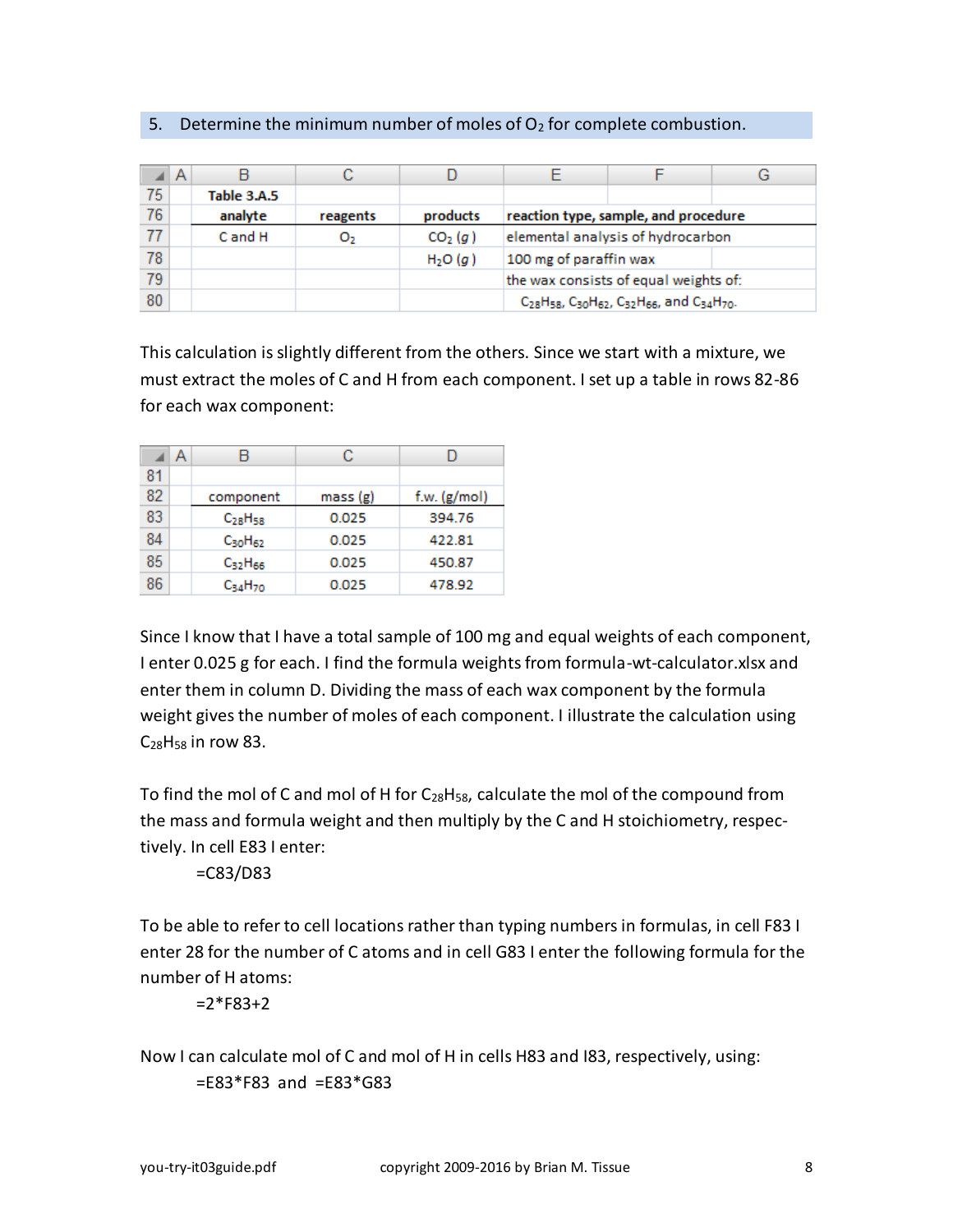Highlight cells E83:I83 and copy downward for the whole table. Change the number of carbon atoms in column F for each case. Add labels to the table and the results will look like:

|    | A | B              | С       |              |          |    | G  | Н        |          |
|----|---|----------------|---------|--------------|----------|----|----|----------|----------|
| 82 |   | component      | mass(g) | t.w. (g/mol) | mol wax  | #C | #H | mol C    | mol H    |
| 83 |   | $C_{28}H_{58}$ | 0.025   | 394.76       | 6.33E-05 | 28 | 58 | 1.77E-03 | 3.67E-03 |
| 84 |   | $C_{30}H_{62}$ | 0.025   | 422.81       | 5.91E-05 | 30 | 62 | 1.77E-03 | 3.67E-03 |
| 85 |   | $C_{32}H_{66}$ | 0.025   | 450.87       | 5.54E-05 | 32 | 66 | 1.77E-03 | 3.66E-03 |
| 86 |   | $C_{34}H_{70}$ | 0.025   | 478.92       | 5.22E-05 | 34 | 70 | 1.77E-03 | 3.65E-03 |

The amount of oxygen required for the combustion analysis will be the amount needed to convert all of the carbon to  $CO<sub>2</sub>$  and all of the hydrogen to H<sub>2</sub>O. The total amount of carbon is the sum of the results in column H and the total amount of hydrogen is the sum from column I. In cell C89 and D89 I type

=SUM(H83:H86) and = SUM(I83:I86)

The reaction stoichiometry is  $1 O_2$  per 1 carbon to  $CO_2$  and 0.25  $O_2$  per 1 hydrogen to  $H<sub>2</sub>O$ :

$$
C + O_2 \rightarrow CO_2
$$
  
2H + 0.5O<sub>2</sub>  $\rightarrow$  H<sub>2</sub>O

I enter these value in cells E89 and F89. The amount of oxygen for complete combustion is:

(mol C) 
$$
\frac{1 \text{ mol } O_2}{1 \text{ mol } C}
$$
 + (mol H)  $\frac{0.5 \text{ mol } O_2}{2 \text{ mol } H}$  = mol O<sub>2</sub>

In cell G89 I enter the formula: =(C89\*E89)+(D89\*F89)

After adding labels and formatting, the final result is:

|    | $\triangleleft$ A |          |                                                     |                                                   |                        |  |
|----|-------------------|----------|-----------------------------------------------------|---------------------------------------------------|------------------------|--|
| 87 |                   |          |                                                     |                                                   |                        |  |
| 88 |                   |          | total mol C   total mol H   CO2 stoich   H2O stoich |                                                   | mol O <sub>2</sub>     |  |
| 89 |                   | 7.10E-03 | 1.47E-02                                            | 0.5                                               | 1.44E-02               |  |
| 90 |                   | mol      | mol                                                 | $10_2/100_2$ 0.5 0 <sub>2</sub> /H <sub>2</sub> O | mol                    |  |
| 91 |                   |          |                                                     |                                                   | $=(C89*E89)+(D89*F89)$ |  |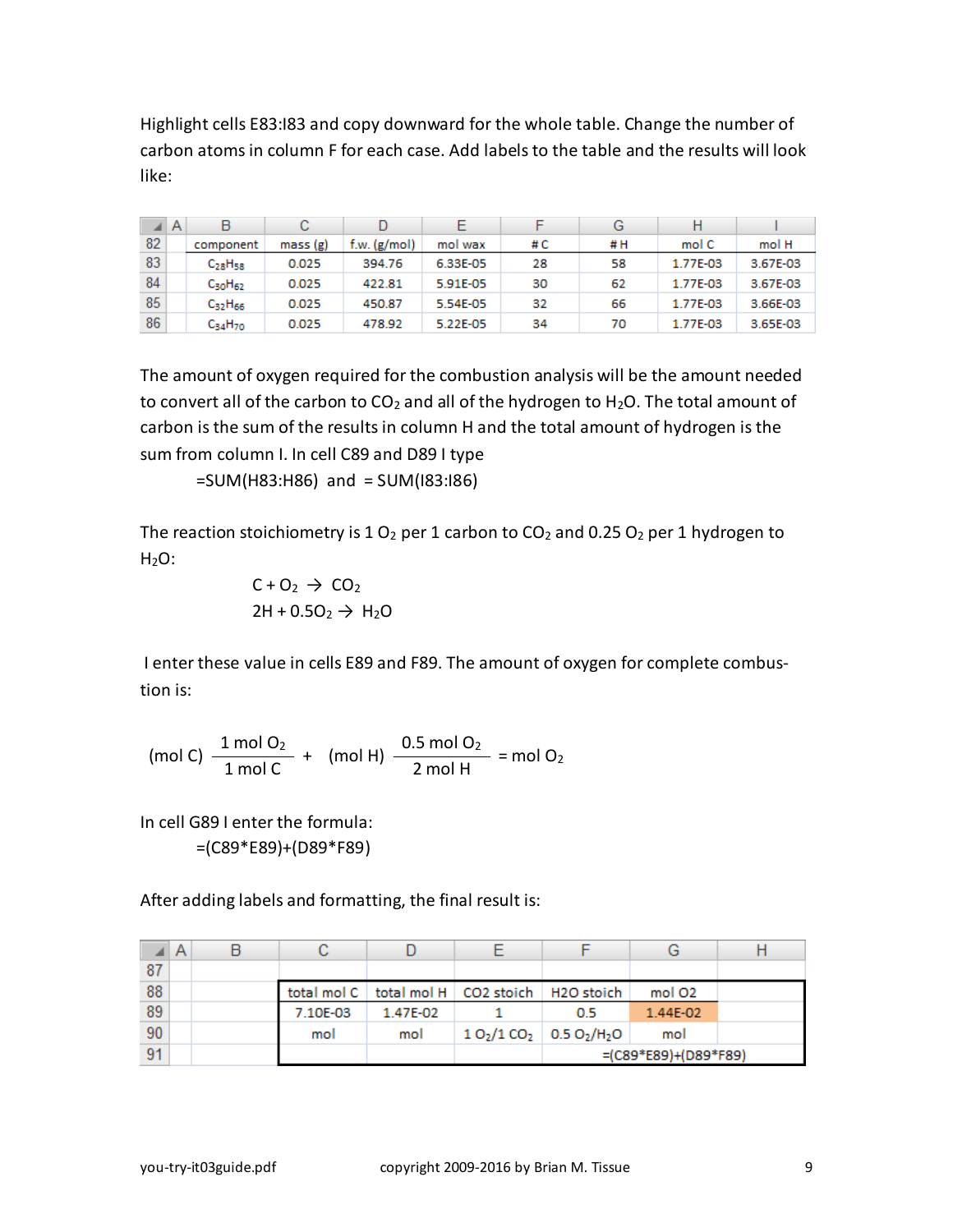## <span id="page-9-0"></span>**3.B gravimetry**

This worksheet has two tables, Table 3.B.1 lists several samples to be analyzed by gravimetry and Table 3.B.2 lists analytical results for a gravimetric analysis. For Table 3.B.1 the exercise is to predict the precipitate weight given the expected analyte concentration. For Table 3.B.2 the results are given and the calculation is to determine the analyte concentration in the unknown sample.

| Concepts   | <b>Concept Synopsis</b>                                              |
|------------|----------------------------------------------------------------------|
| gravimetry | Gravimetry, or gravimetric analysis, is a quantitative method to de- |
|            | termine an analyte concentration by weighing a pure, solid form of   |
|            | the analyte.                                                         |

### 1. Predict the precipitate weight for each case in Table 3.B.1.

First, outline the calculation:

1.use stated concentration to convert g of sample to g of analyte:

 $(g \text{ sample}) \rightarrow (g \text{ analyze})$ 

- 2. use formula weight to convert g analyte to mol of analyte:  $(g \text{ analytic}) \rightarrow \text{(mol analytic)}$
- 3. use the stoichiometry to convert mol analyte to mol precipitate: (mol analyte)  $\rightarrow$  (mol precipitate)
- 4. use formula weight to convert mol precipitate to g precipitate: (mol precipitate)  $\rightarrow$  (g precipitate)

First I copy the information in Table 3.B.1 into new cells so that I can use the values in formulas. I include sample amounts in grams and the analyte concentrations as fractions. I assume that the water sample has a density of 1.0 g/mL.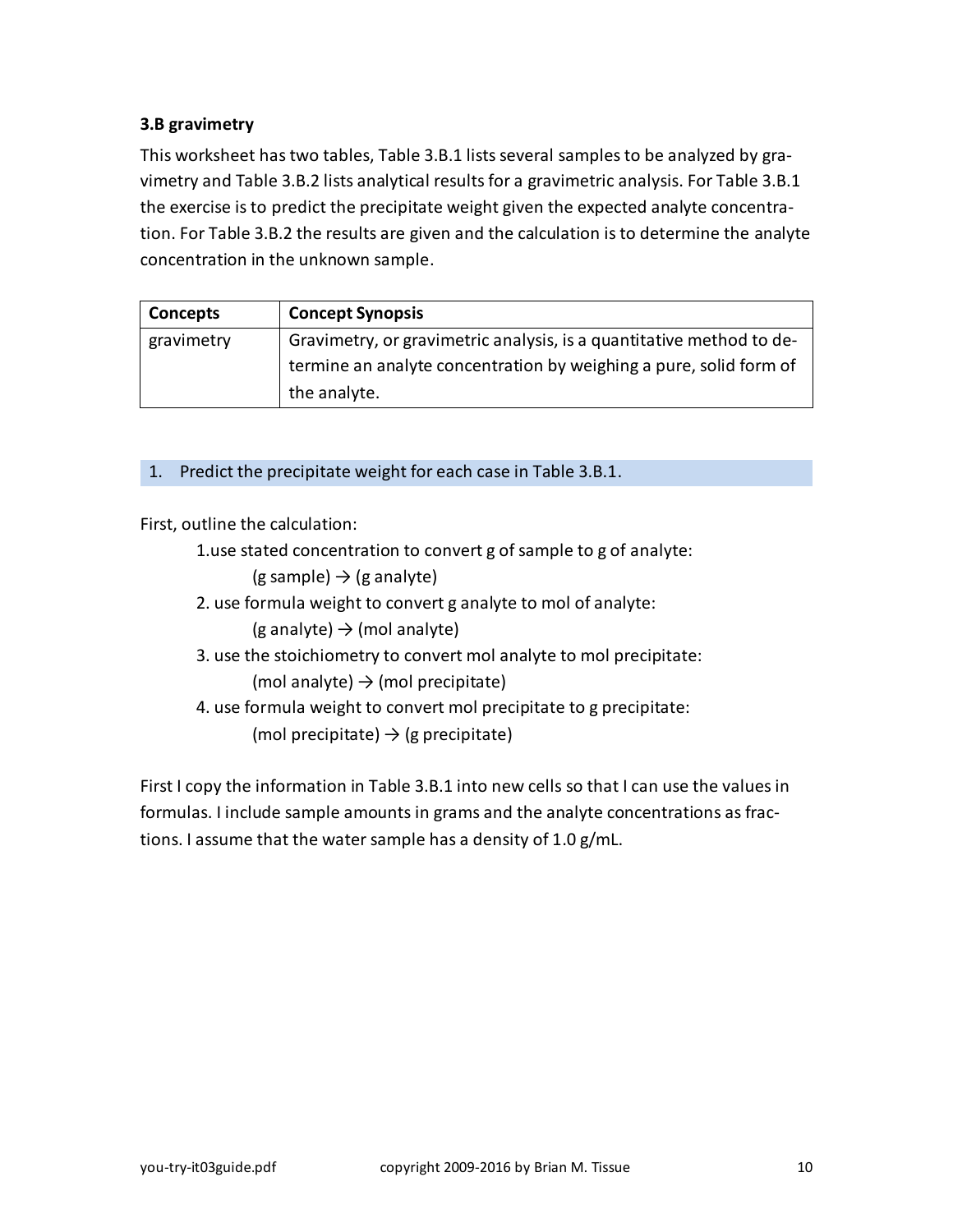|    | A | B                  | C          | D        | E       | F                   | G                               |
|----|---|--------------------|------------|----------|---------|---------------------|---------------------------------|
| 12 |   | <b>Table 3.B.1</b> | sample     |          | analyte | precipitating       |                                 |
| 13 |   | sample             | weight     | analyte  | conc    | agent               | precipitate                     |
| 14 |   |                    |            |          |         |                     |                                 |
| 15 |   | brass filings      | 0.1001 g   | Cu       | 60.7%   | NH <sub>4</sub> SCN | <b>CuSCN</b>                    |
| 16 |   | fertilizer         | 1.55g      | Mg       | 11.0%   | $(NH_4)_2HPO_4$     | MgP <sub>2</sub> O <sub>7</sub> |
| 17 |   | fertilizer         | 1.64g      | s        | 22.0%   | BaCl <sub>2</sub>   | BaSO <sub>4</sub>               |
| 18 |   | wastewater         | 250.0 mL   | $Al3+$   | 122 ppm | succinic acid       | $\mathsf{Al}_2\mathsf{O}_3$     |
| 19 |   |                    |            |          |         |                     |                                 |
| 20 |   |                    |            |          |         |                     |                                 |
| 21 |   | sample             | sample amt | fraction |         |                     |                                 |
| 22 |   | brass filings      | 0.1001     | 0.607    |         |                     |                                 |
| 23 |   | fertilizer         | 1.55       | 0.11     |         |                     |                                 |
| 24 |   | fertilizer         | 1.64       | 0.22     |         |                     |                                 |
| 25 |   | wastewater         | 250.0      | 1.22E-04 |         |                     |                                 |
| 26 |   |                    |            |          |         |                     |                                 |
| 27 |   |                    | g          |          |         |                     |                                 |

Multiplying the sample weight by the fraction of the analyte gives the amount of analyte in the sample. For the brass filings, in cell E22 I enter the formula:

 $=$  C22 $*$ D22

I type the formula weight of the analyte atoms in column F. Dividing the mass of Cu by the formula weight gives the number of moles of Cu in the sample. In cell G22 I enter the formula:

=E22/F22

To go from mol of analyte to mol of precipitate, I correct for the stoichiometry of the analyte atom in the precipitate formula. For the brass filings, there is one Cu per each CuSCN. For the wasterwater sample, to go from AI to  $Al_2O_3$  I will multiply by  $1/2$ : 1 mol  $Al_2O_3$  per 2 mol Al. I enter stoichiometric factors in column H. In cell I22 I enter the formula:

 $=$ G22\*H22

I highlight cells E22, G22, and I22, and copy down for the other samples. After adding labels, units, and highlights, the calculations look like the following: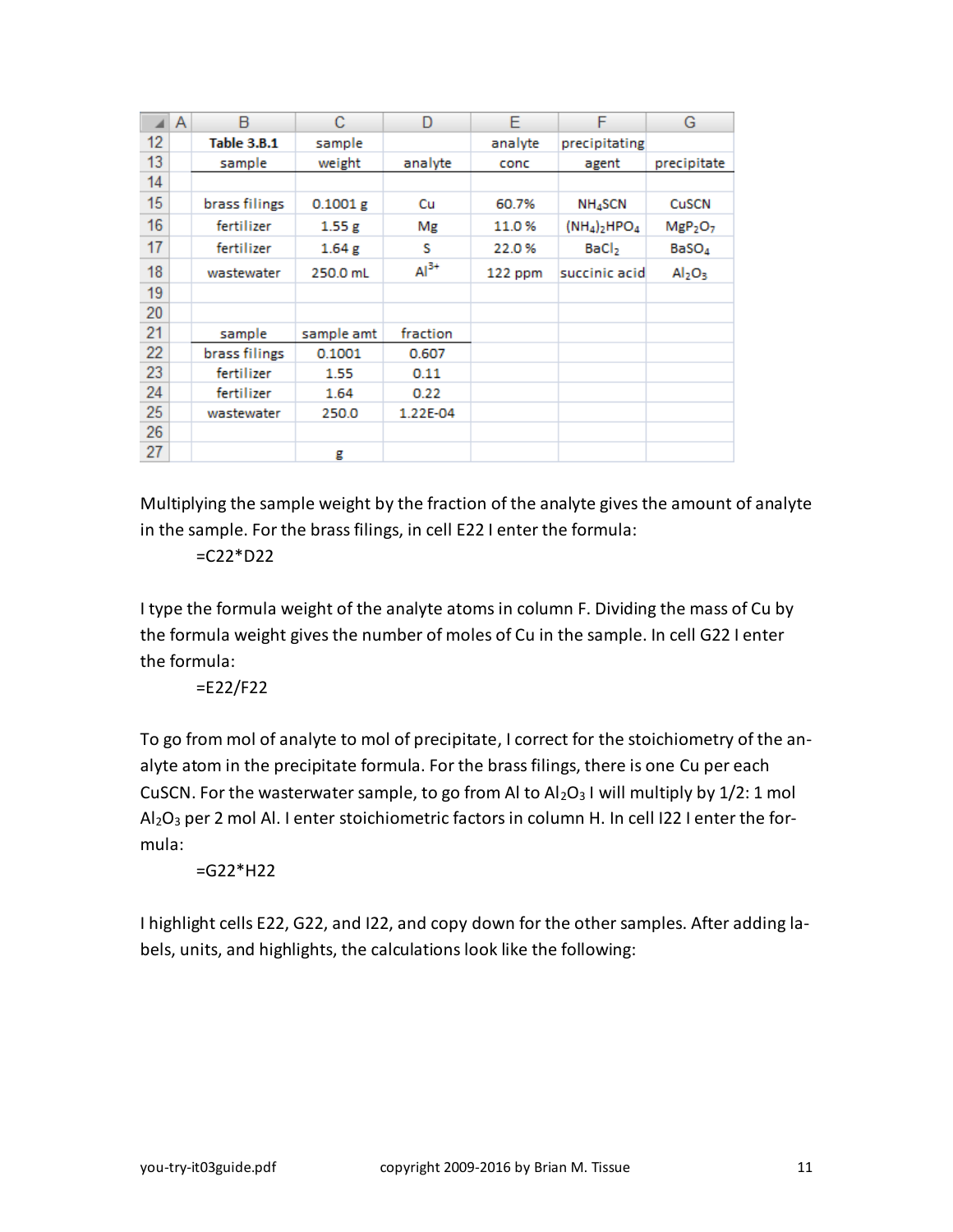|    | A | в             | с          | D        | Е           | F      | G           | н       |             |
|----|---|---------------|------------|----------|-------------|--------|-------------|---------|-------------|
| 20 |   |               |            |          |             |        |             |         |             |
| 21 |   | sample        | sample amt | fraction | analyte wt  | f.w.   | mol analyte | stoich. | mol precip  |
| 22 |   | brass filings | 0.1001     | 0.607    | 0.0608      | 63.546 | 0.00095617  | 1       | 0.00095617  |
| 23 |   | fertilizer    | 1.55       | 0.11     | 0.1705      | 24.305 | 0.00701502  | 0.5     | 0.00350751  |
| 24 |   | fertilizer    | 1.64       | 0.22     | 0.3608      | 32.065 | 0.01125214  | 1       | 0.01125214  |
| 25 |   | wastewater    | 250.0      | 1.22E-04 | 0.0305      | 26.982 | 0.00113038  | 0.5     | 0.00056519  |
| 26 |   |               |            |          |             |        |             |         |             |
| 27 |   |               | g          |          | g           | g/mol  | mol         |         | mol         |
| 28 |   |               |            |          | $=$ C22*D22 |        | $=E22/F22$  |         | $= G22*H22$ |

Now I can convert the moles of precipitate to weight using the formula weight of the precipitates. I copy the results in column I below the existing table to cells C32:C35 simply for ease of printing. In column D I enter the formula weights of the precipitates. For the brass filings, in cell E32 I type:

 $=$ C32 $*$ D32

Copying this cell down the column and adding labels and formatting produces something like the following figure:

|    | A | R             | С          | D       | F            | F                                               |
|----|---|---------------|------------|---------|--------------|-------------------------------------------------|
| 30 |   |               |            |         |              |                                                 |
| 31 |   | sample        | mol precip | f.w.    | predicted wt |                                                 |
| 32 |   | brass filings | 0.00095617 | 121.628 | 0.1163       | g CuSCN                                         |
| 33 |   | fertilizer    | 0.00350751 | 222.553 | 0.7806       | g Mg <sub>2</sub> P <sub>2</sub> O <sub>7</sub> |
| 34 |   | fertilizer    | 0.01125214 | 233.390 | 2.6261       | g BaSO <sub>4</sub>                             |
| 35 |   | wastewater    | 0.00056519 | 101.961 | 0.0576       | $g$ Al <sub>2</sub> O <sub>3</sub>              |
| 36 |   |               |            |         |              |                                                 |
| 37 |   |               | mol        | g/mol   | g            |                                                 |
| 38 |   |               | $=122$     |         | $=$ C32*D32  |                                                 |

2. Calculate the total suspended solids (TSS) for the water sample.

Three results are given in Table 3.B.2. For each trial, the tared, or empty, weight of a crucible and filter is given in column C. The other values are the weights of the crucible and sample after drying and cooling until reaching a constant weight. I copy the final weight for each trial to column H. For example, in cell H79 I type =F79. The weight of the collected sample is the final weight minus the tared weight. For trial 1, in cell I79 I enter the formula:

=H79-C79

Copying cell I79 down the next two rows gives something like the following: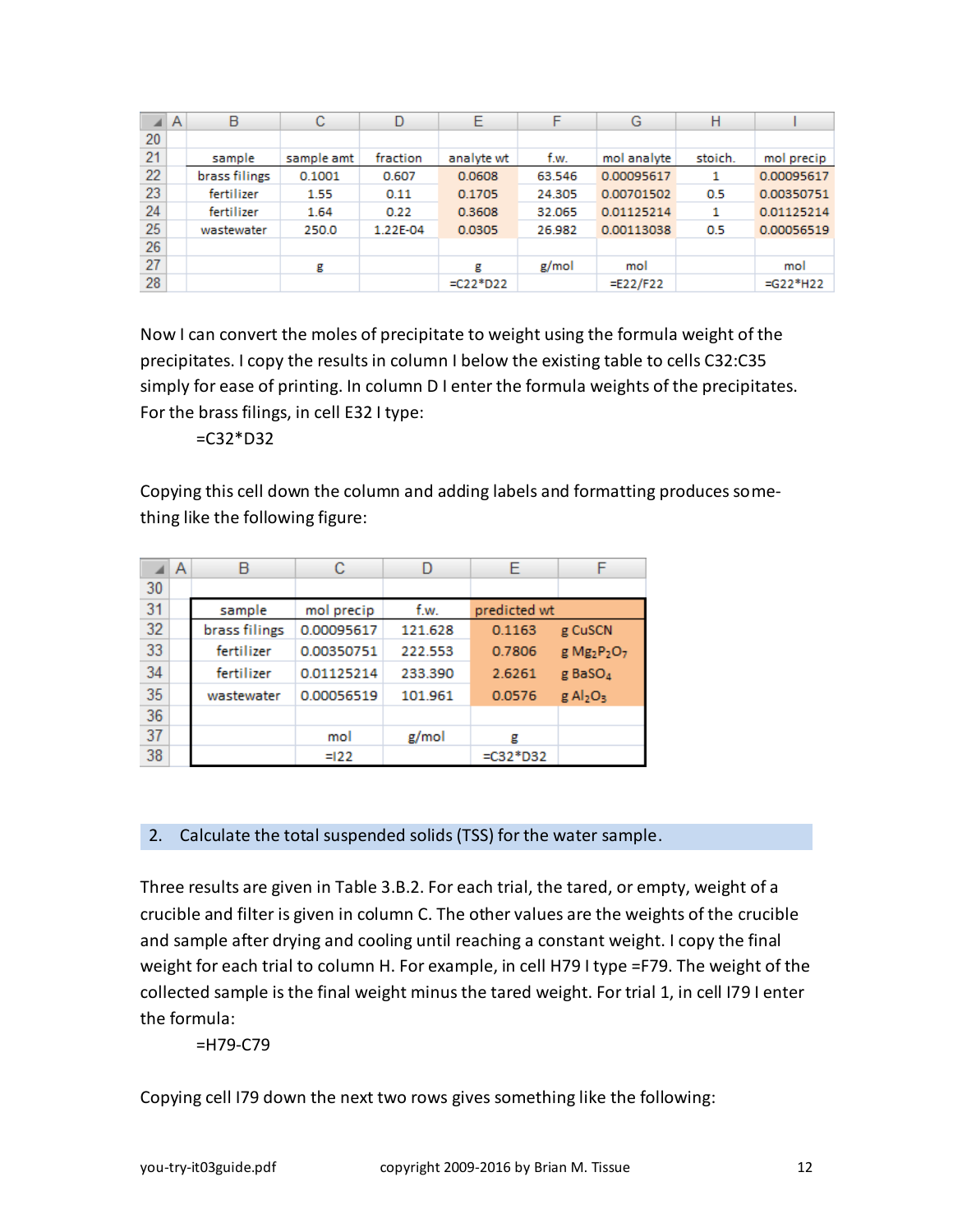|    | A | B                  | с        |         |         |                                           | G       | Н              |               |
|----|---|--------------------|----------|---------|---------|-------------------------------------------|---------|----------------|---------------|
| 77 |   | <b>Table 3.B.2</b> |          |         |         | crucible/filter/solids to constant weight |         |                |               |
| 78 |   | trial              | tared wt | wt 1    | wt 2    | wt 3                                      | wt 4    | final wt $(g)$ | wt solids (g) |
| 79 |   |                    | 31.6476  | 31.6777 | 31.6555 | 31.6552                                   |         | 31.6552        | 0.0076        |
| 80 |   |                    | 31.6116  | 31.6344 | 31.6195 | 31.6192                                   | 31.6181 | 31.6181        | 0.0065        |
| 81 |   | з                  | 32.1148  | 32.1282 | 32.1224 | 32.1222                                   |         | 32.1222        | 0.0074        |
| 82 |   |                    |          |         |         |                                           |         |                | g             |
| 83 |   |                    |          |         |         |                                           |         |                | =H79-C79      |

I copy the weight to a new location and convert to mg by multiplying by 1000 mg/g. In cell C87 I type:

=I79\*1000

I copy this cell down two rows for trials 2 and 3. I place the mean and standard deviation of the three weights in cells E87 and E88:

=AVERAGE(C87:C89) =STDEV(C87:C89)

Finally, to find TSS I divide by the volume of solution that I filtered. There were two aliquots of 100 mL each, so in cell G87 I type the volume as 0.200 L. Dividing the weight in mg by this volume gives TSS in mg/L. In cells H87 and H88 I type:

=E87/G87 = E88/G87

On adding highlighting my final results looks like the following figure:

|    | $\mathsf{A}$ | B     | С              |           |             | G      |             |             |
|----|--------------|-------|----------------|-----------|-------------|--------|-------------|-------------|
| 85 |              |       |                |           |             |        |             |             |
| 86 |              | trial | wt solids (mg) | solids wt |             | volume | TSS (mg/L)  |             |
| 87 |              |       | 7.6            | 7.17      | mean        | 0.200  | 35.8        | mean        |
| 88 |              |       | 6.5            | 0.59      | $±$ std dev |        | 2.9         | $±$ std dev |
| 89 |              | з     | 7.4            |           |             |        |             |             |
| 90 |              |       | mg             | mg        |             |        | mg/L        |             |
| 91 |              |       | $=179*1000$    | =F86/G86  |             |        | $=$ E85/G85 |             |

## <span id="page-12-0"></span>**3.C titration**

This worksheet contains two tables of titration data. Table A 3.C.1 contains results for titrating a thiosulfate solution with a potassium iodate primary standard. Table A 3.C.2 contains results for titrating an iodine unknown using the standardized thiosulfate solution. The first step is to identify strong versus weak acids and bases. Knowing the nature of each acid or base, you can then determine their relative acidity or basicity.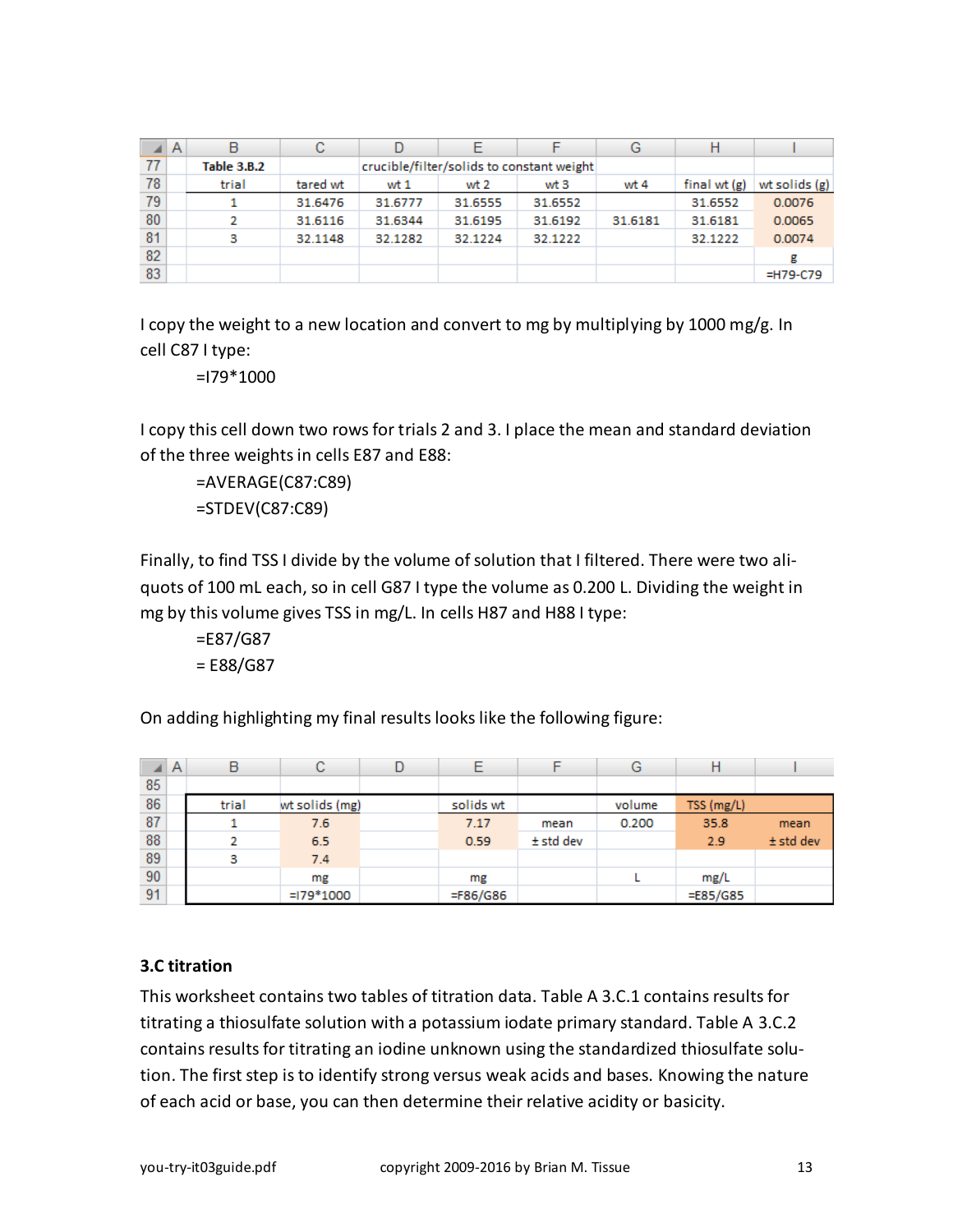| <b>Concepts</b> | <b>Concept Synopsis</b>                                         |
|-----------------|-----------------------------------------------------------------|
| titration       | Titration is a quantitative method to determine the concentra-  |
|                 | tion of an analyte in solution by reacting it completely with a |
|                 | standardized reagent solution, called the titrant.              |

#### 1. Determine the concentration of the sodium thiosulfate titrant.

The first "unknown" is a solution of sodium thiosulfate,  $Na<sub>2</sub>S<sub>2</sub>O<sub>3</sub>$ , which will be used as the titrant in the second titration. The thiosulfate solution is prepared to be approximately 0.1 M and the concentration is determined exactly by titration with potassium iodate, KIO<sub>3</sub>, primary standard. Several reagents are added to the titration solution, but the overall reaction is:

$$
10_3(aq) + 6S_2O_3^{2-}(aq) + 6H^+ \rightarrow 1(aq) + 3S_4O_6^{2-}(aq) + 3H_2O
$$

The stoichiometry of the titration reaction shows that 6 mol of thiosulfate ion reacts with one mol of iodate ion. The calculation will use this stoichiometry, the weight of the primary standard, and the volume of thiosulfate titrant to determine the thiosulfate concentration. Outlining the calculation:

1. convert g of primary standard to mol of primary standard:

$$
(g\,KIO_3)\to (mol\,IO_3^-)
$$

- 2. convert mol of IO<sub>3</sub><sup>-</sup> to mol of S<sub>2</sub>O<sub>3</sub><sup>2-</sup> using the reaction stoichiometry:  $\text{(mol } 10_3^-)(6 \text{ mol } S_2O_3^2^-/1 \text{ mol } 10_3^-) \rightarrow \text{(mol } S_2O_3^2^-)$
- 3. determine concentration of  $S_2O_3^{2}$  from mol of  $S_2O_3^{2}$  and the titration result:  $(mod S_2O_3^2$ <sup>2-</sup> $)/(vol S_2O_3^2$ <sup>2-</sup> $)$   $\rightarrow$   $(mod I$ L S<sub>2</sub>O<sub>3</sub><sup>2-</sup> $)$

I can reference the values in Table 3.C.1 directly, but I need a couple of other values for the calculations outlined above. In cell C27 I type the formula weight of KIO $_3$ , which is 214.001 g/mol. In cell C28 I type the reaction stoichiometry of (6 mol S<sub>2</sub>O<sub>3</sub><sup>2-</sup>/1 mol IO<sub>3</sub><sup>-</sup>). I also type labels for a new table for the calculations: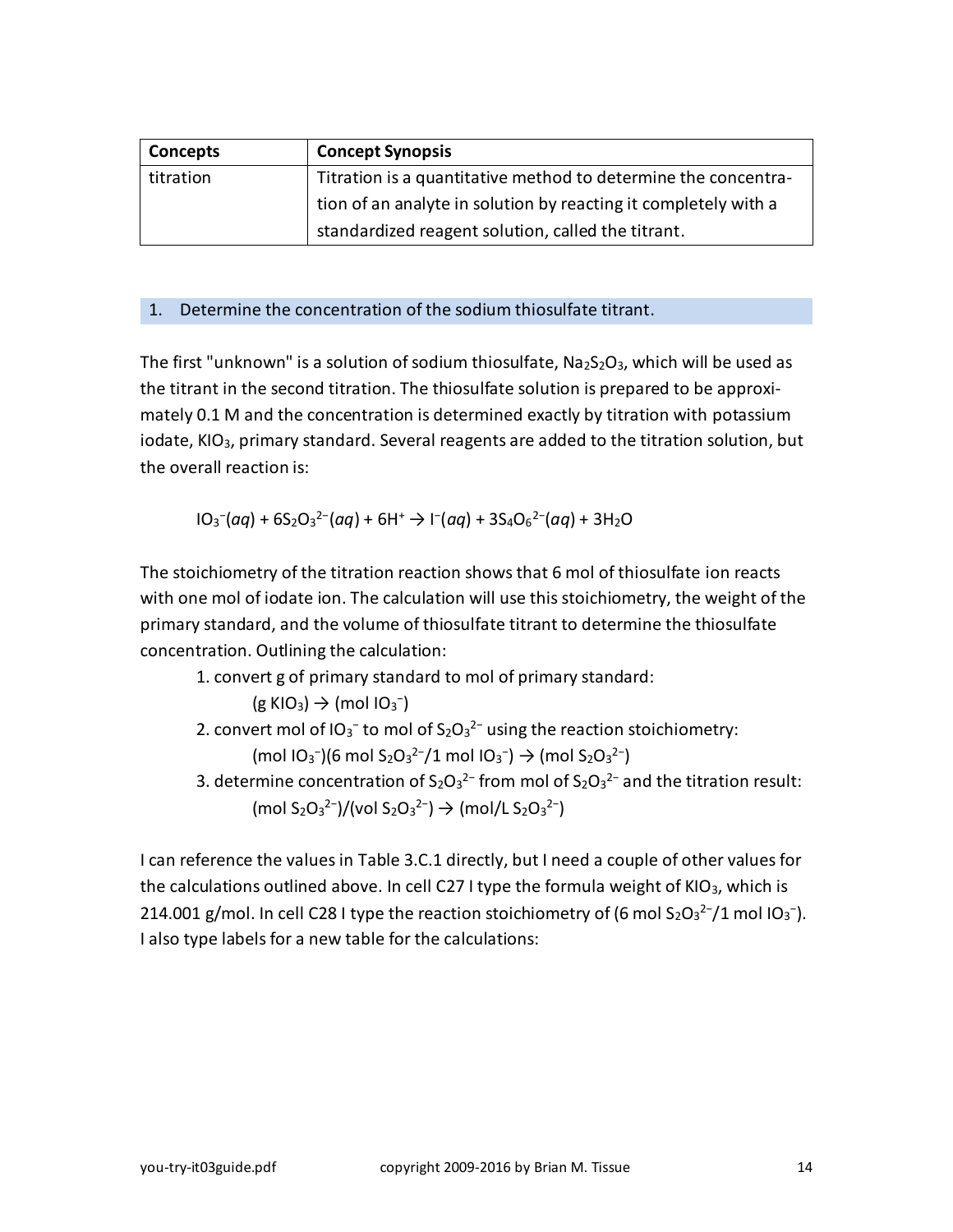|    | A |               |                  |                              |           |           |
|----|---|---------------|------------------|------------------------------|-----------|-----------|
| 27 |   | $KIO3$ f.w.   | 214.001          | g/mol                        |           |           |
| 28 |   | stoichiometry | 6                | mol thiosulfate/1 mol iodate |           |           |
| 29 |   |               |                  |                              |           |           |
| 30 |   |               | mol              | mol                          | vol       | conc      |
| 31 |   | trial         | KIO <sub>3</sub> | $Na2S2O3$                    | $Na2S2O3$ | $Na2S2O3$ |
| 32 |   |               |                  |                              |           |           |
| 33 |   | 2             |                  |                              |           |           |
| 34 |   | 3             |                  |                              |           |           |

I use the formula weight to convert the primary standard weights to moles of KIO3. For trial 1, I type the following in cell C32:

=C23/\$C\$27

I multiply this value by the reaction stoichiometry to get moles of thiosulfate. In cell D32 I type:

=C32\*\$C\$28

The titration results give the volume of thiosulfate solution in mL. In cell E32 I convert to L using:

=D23/1000

The concentration of the thiosulfate is then the number of moles divided by the volume. In cell F32 I type:

=D32/E32

I highlight cells C32:F32 and copy down the next two rows for trials 2 and 3. Taking the average of the three trials gives me the thiosulfate concentration. In cell F36 and F37 I type:

=AVERAGE(F32:F34) =STDEV(F32:F34)

After highlighting the results look like the following figure: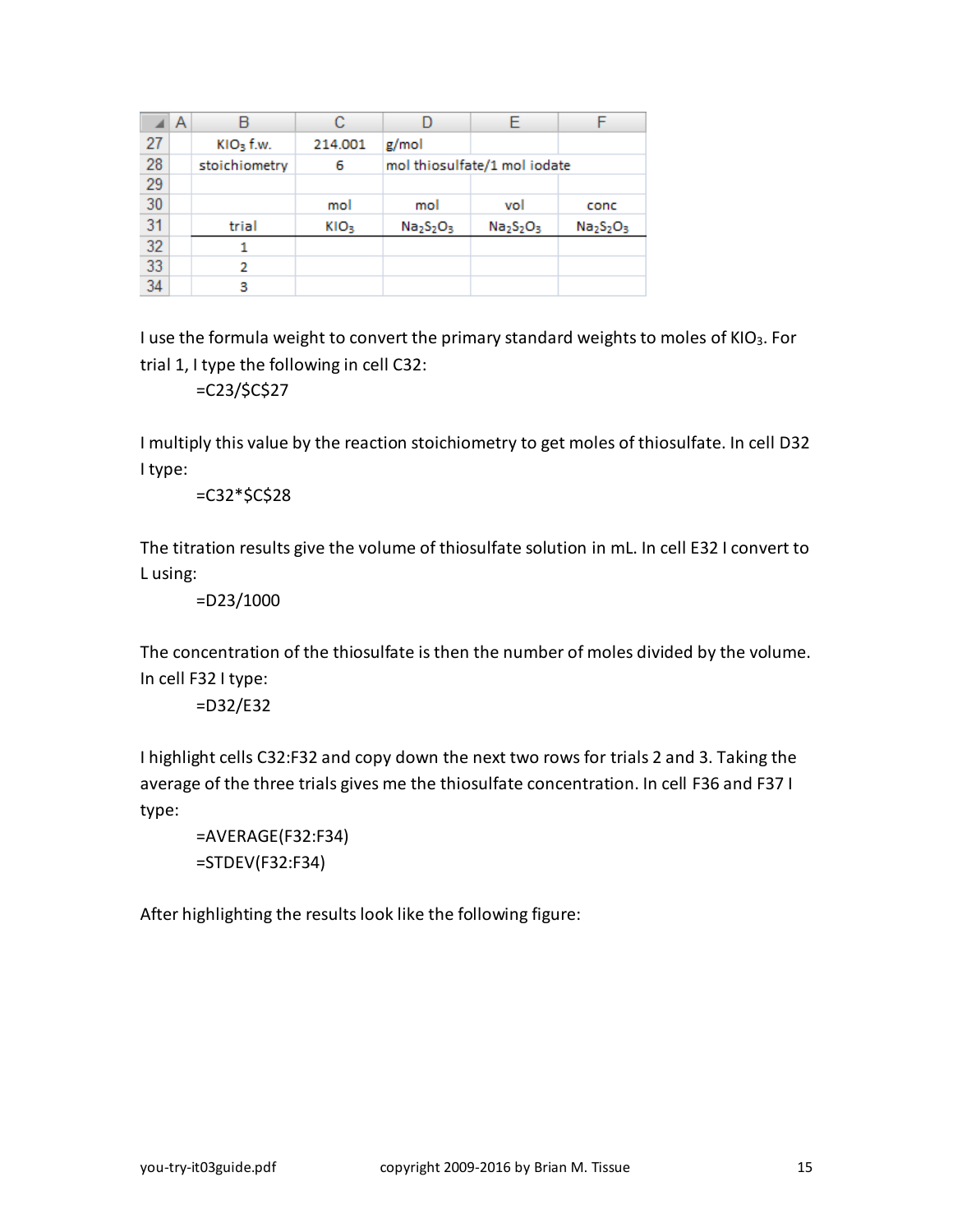|    | A | B             | с                | D               | E                            | F           | G                 | Н       |
|----|---|---------------|------------------|-----------------|------------------------------|-------------|-------------------|---------|
| 27 |   | $KIO3$ f.w.   | 214.001          | g/mol           |                              |             |                   |         |
| 28 |   | stoichiometry | 6                |                 | mol thiosulfate/1 mol iodate |             |                   |         |
| 29 |   |               |                  |                 |                              |             |                   |         |
| 30 |   |               | mol              | mol             | vol                          | conc        |                   |         |
| 31 |   | trial         | KIO <sub>3</sub> | $Na2S2O3$       | $Na2S2O3$                    | $Na2S2O3$   | titrant conc (M)  |         |
| 32 |   |               | 6.939E-04        | 0.00416353      | 0.03852                      | 0.1081      | 0.1082            | mean    |
| 33 |   | 2             | 7.075E-04        | 4.245E-03       | 0.03914                      | 0.1085      | 0.0002            | std dev |
| 34 |   | 3             | 7.042E-04        | 4.225E-03       | 0.03907                      | 0.1081      |                   |         |
| 35 |   |               |                  |                 |                              |             |                   |         |
| 36 |   |               | mol              | mol             |                              | mol/L       | mol/L             |         |
| 37 |   |               | $=C23/SC$27$     | $=$ C32*\$C\$28 | $=D23/1000$                  | $=$ D32/E32 | =AVERAGE(F32:F34) |         |
| 38 |   |               |                  |                 |                              |             |                   |         |

#### 2. Determine the concentration of  $I_2$  in the unknown.

Table 3.C.2 gives the results for three trials of a titration of an unknown containing  $I_2$ . The titration reaction is:

$$
1_2(aq) + 2S_2O_3^{2-}(aq) \rightarrow 21^{-}(aq) + S_4O_6^{2-}(aq)
$$

The stoichiometry of the titration reaction shows that 2 mol of thiosulfate ion reacts with one mol of iodine. The calculation will use this stoichiometry, the volume of thiosulfate titrant, and the folume of unknown soltution to determine the  $I_2$  concentration. Outlining the calculation:

1. convert volume of titrant to mol of titrant using the concentration of the titrant:

 $(L S_2 O_3^2^{-})$ (mol/L $S_2 O_3^2^{-}$ )  $\rightarrow$  (mol  $S_2 O_3^2^{-}$ )

2. convert mol of  $S_2O_3^{2-}$  to mol of  $I_2$  using the reaction stoichiometry:

 $(mod S_2O_3^2$ <sup>2-</sup>)(1 mol I<sub>2</sub>/2 mol S<sub>2</sub>O<sub>3</sub><sup>2-</sup>) → (mol I<sub>2</sub>)

3. determine concentration of  $I_2$  by dividing the number of moles by volume:  $(mod \ 1<sub>2</sub>)/(vol \ 1<sub>2</sub>) \rightarrow (mol/L \ 1<sub>2</sub>)$ 

I can reference the values in Table 3.C.2 directly and Question 1 provides the concentration of the thiosulfate titrant in cell F38. In cell C42 I type the reaction stoichiometry of 1/2 (1 mol  $I_2/2$  mol  $S_2O_3^{2-}$ ). I also type labels for a new table for the calculations: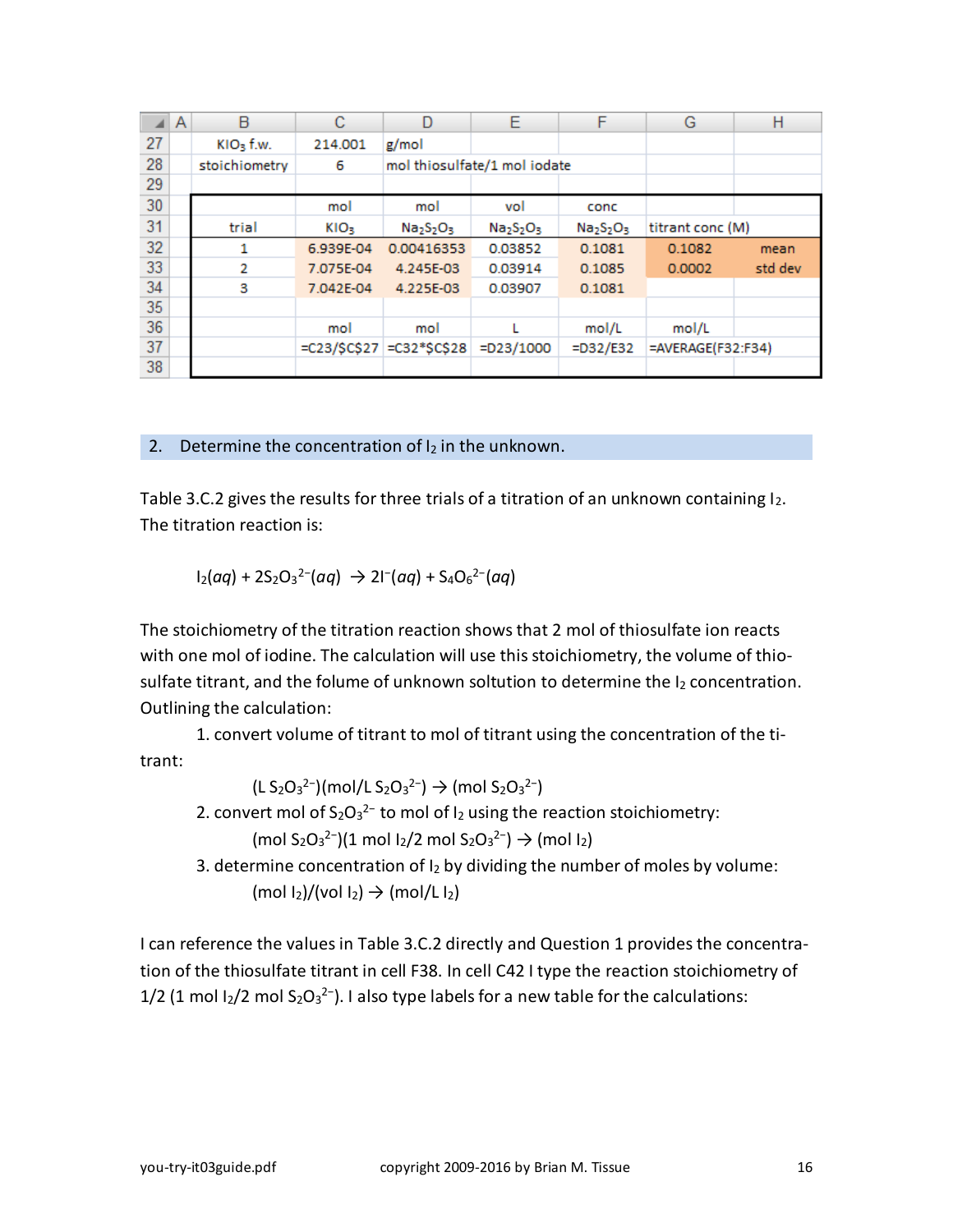|                 | Α |               |           |           |                              |      |
|-----------------|---|---------------|-----------|-----------|------------------------------|------|
| 41              |   | stoichiometry | 0.5       |           | mol thiosulfate/1 mol iodine |      |
| 42              |   |               |           |           |                              |      |
| 43              |   |               | vol       | mol       | mol                          | conc |
| 44              |   | trial         | $Na2S2O3$ | $Na2S2O3$ | ь                            | כו   |
| $\frac{45}{46}$ |   | a             |           |           |                              |      |
|                 |   |               |           |           |                              |      |
| 47              |   |               |           |           |                              |      |

The titration results in Table 3.C.2 give the volume of thiosulfate solution in mL. In cell C45 I convert to L for trial a using:

=H23/1000

I convert to mol using the concentration of the thiosulfate titrant. For trial a, I type the following in cell D45:

 $=C45*5G$32$ 

I multiply this value by the reaction stoichiometry to get moles of I2. In cell E45 I type:  $=$ D45 $*$ \$C\$41

The concentration of the  $I_2$  unknown is then the number of moles divided by the volume. In cell F45 I type:

=1000\*E45/G23

I highlight cells C45:F45 and copy down the next two rows for trials b and c. Taking the average of the three trials as was done in question 1 gives the unknown  $I_2$  concentration. After highlighting the results will look something like the following figure:

|    | A | B             | с         | D                            | Ε               | F         | G                               | н       |
|----|---|---------------|-----------|------------------------------|-----------------|-----------|---------------------------------|---------|
| 41 |   | stoichiometry | 0.5       | mol thiosulfate/1 mol iodine |                 |           |                                 |         |
| 42 |   |               |           |                              |                 |           |                                 |         |
| 43 |   |               | vol       | mol                          | mol             | conc      |                                 |         |
| 44 |   | trial         | $Na2S2O3$ | $Na2S2O3$                    | 12              | 12        | unknown conc (M)                |         |
| 45 |   | a             | 2.299E-02 | 2.488E-03                    | 1.244E-03       | 4.976E-02 | 0.04951                         | mean    |
| 46 |   | ь             | 2.291E-02 | 2.480E-03                    | 1.240E-03       | 4.959E-02 | 0.00030                         | std dev |
| 47 |   |               | 2.272E-02 | 2.459E-03                    | 1.229E-03       | 4.918E-02 |                                 |         |
| 48 |   |               |           |                              |                 |           |                                 |         |
| 49 |   |               |           | mol                          | mol             | mol/L     | mol/L                           |         |
| 50 |   |               | =H23/1000 | $=$ C45*\$G\$32              | $=$ D45*\$C\$41 |           | =1000*E45/G23 =AVERAGE(F45:F47) |         |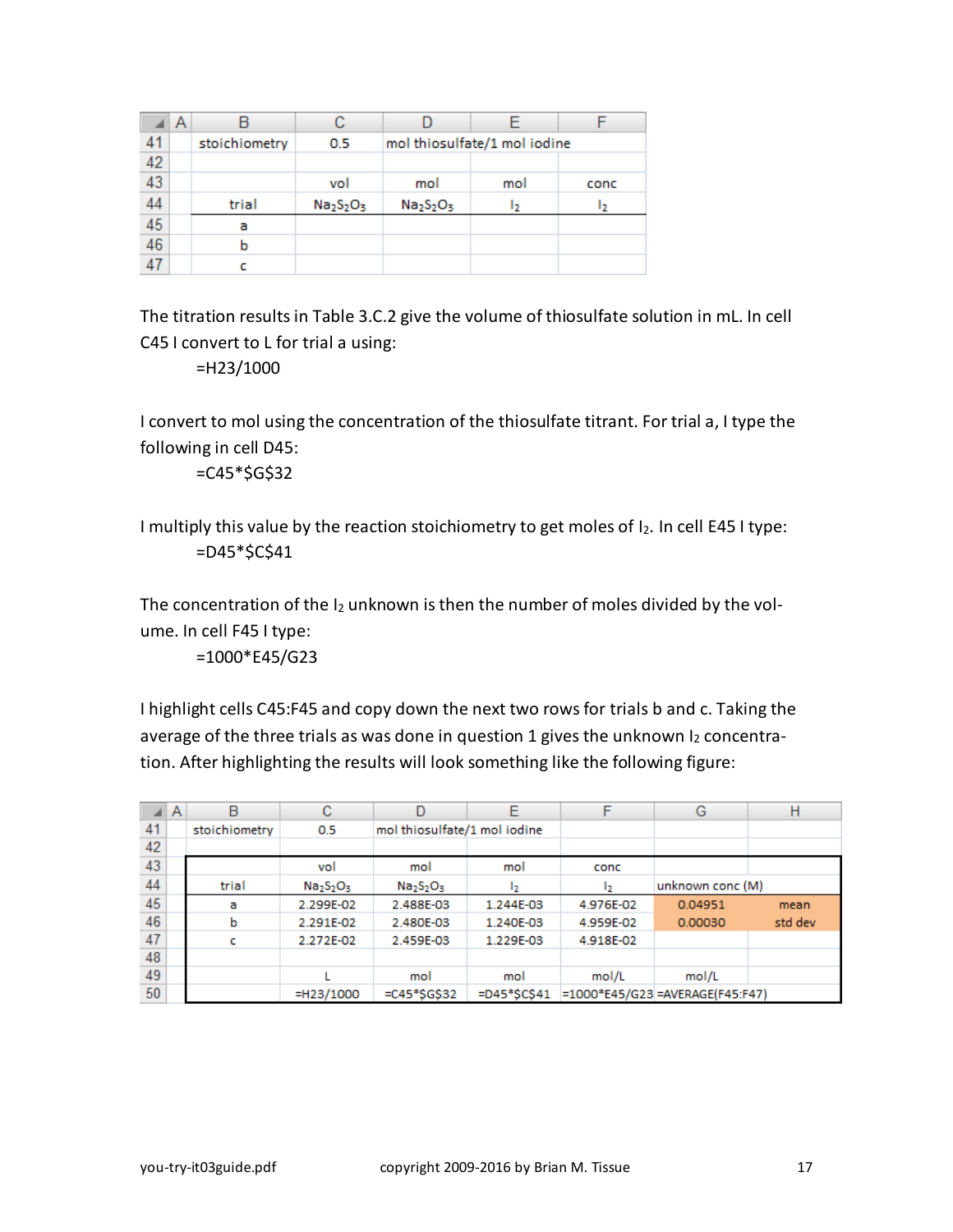#### <span id="page-17-0"></span>**3.D titration-curves**

This worksheet contains data of the titration of vinegar, which contains acetic acid, with NaOH titrant. The exercise is to plot the data to determine the end point. The concentration of acetic acid in the sample is determined from the experimental end point.

| Concepts        | <b>Concept Synopsis</b>                                        |  |  |
|-----------------|----------------------------------------------------------------|--|--|
| titration curve | A plot of an analytical signal versus titrant volume to deter- |  |  |
|                 | mine an end point.                                             |  |  |

#### 1. Insert a scatter chart to plot the data as pH versus titrant volume.

Highlight the titration data in Table 3.D.1. Click on the Insert ribbon and select the scatter chart. After adjusting the axes and entering labels to your liking, the plot will look something like the following figure:



#### 2. Generate a Gran plot of the data.

The Gran plot uses the following expression:

*V*titrant × 10<sup>−</sup>pH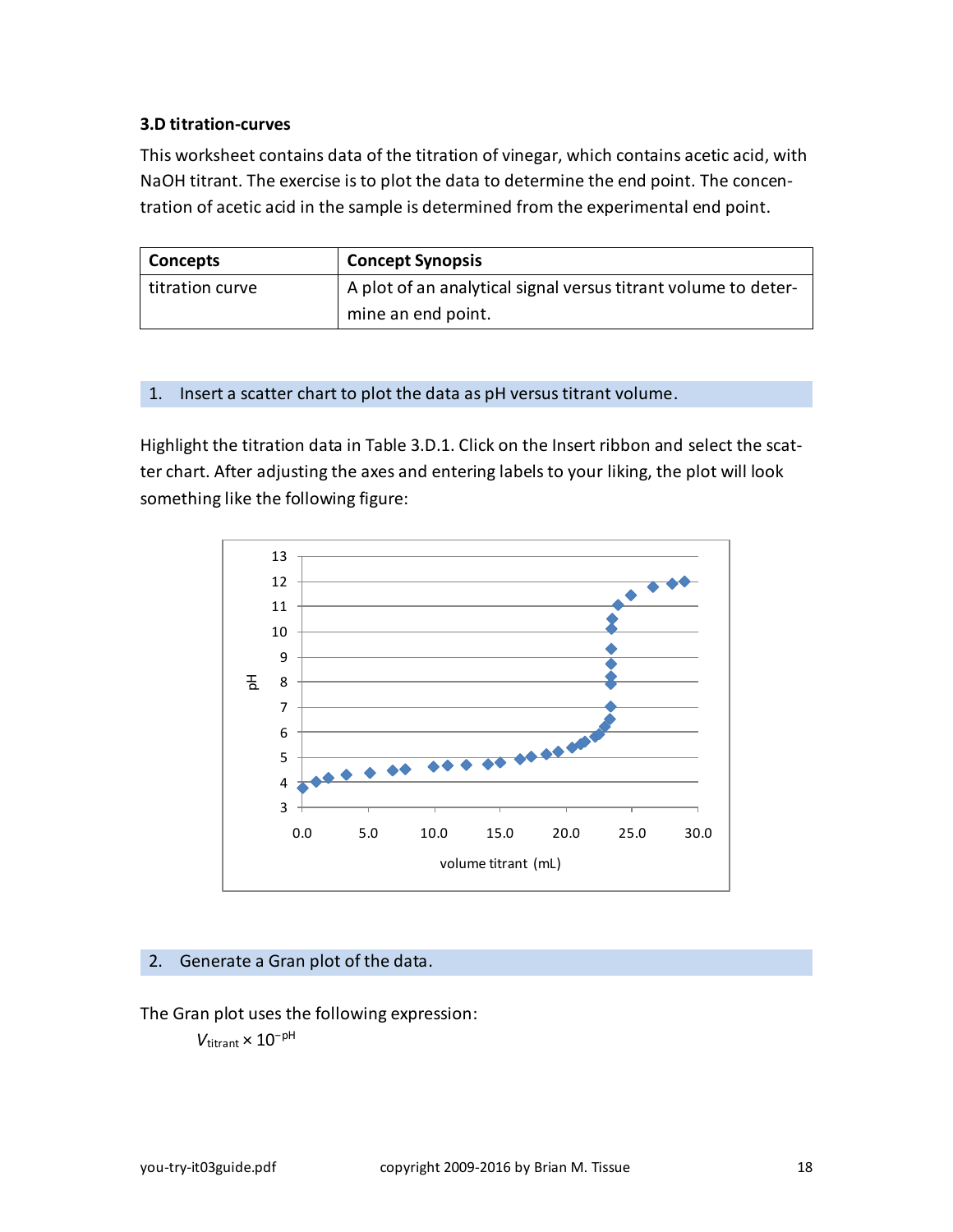Plotting this expression versus *V*<sub>titrant</sub> will generate a line that extrapolates to the end point value. In cell D19 type:

 $=$ B19 $*$ 10^-C19

Click on this cell and double click the lower right handle to copy down the column. With the data still selected, press Ctrl-C, click on the chart, and press Ctrl-V to plot the data. The new curve will not be visible if you have the y axis set as in the figure above. Change the value in D19 to 6 or 7 so you can see it on the chart. Right click on the data point that you can see and select Format Data Series… Choose Secondary axis and click the close button. Now a new y axis will appear on the right side of the chart. Change the value in D19 back to zero. Adjust the formatting of the secondary axis to your liking.



The early and later points are not useful and we will use only the linear range. Delete the points for less than 14 mL of titrant. The later points are harder to see, so right-click on a data point on the chart and add a trendline. Select both 'Display Equation on chart'and 'Display R-squared value on chart' and click the Close button. Delete the higher values to obtain the maximum R-squared value. The result will be something like the following figure: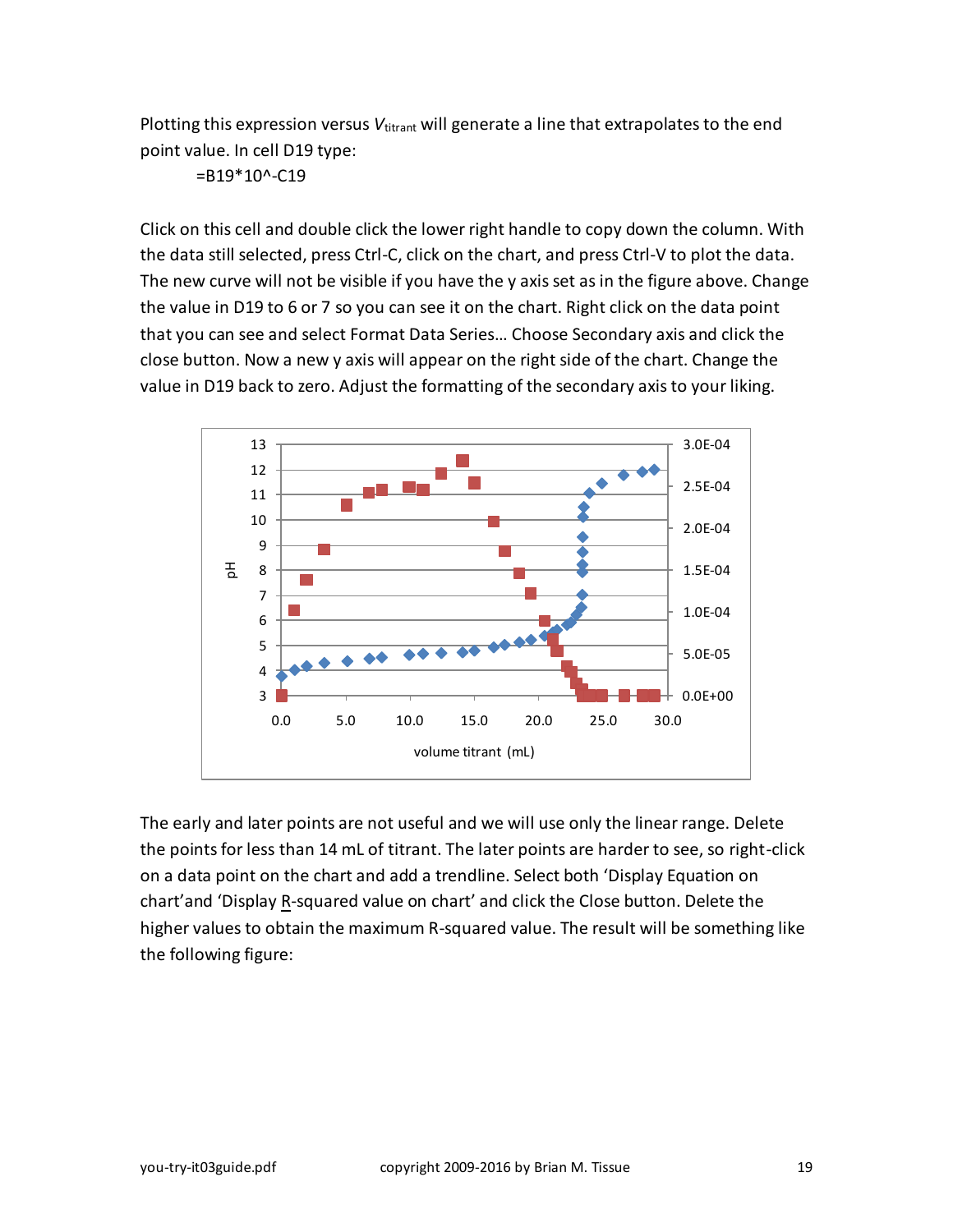

We will use the linear equation in the next question to find the end point.

## 3. Determine the concentration of the acid in the unknown solution.

The x-intercept of the Gran plot gives us the end point. I find the slope and intercept of the data by typing in cells G29 and G30:

```
=SLOPE(D19:D53,B19:B53)
=INTERCEPT(D19:D53,B19:B53)
```
I include the full range for the data even though I've deleted many of the y values. If I add values back in the formulas will still work. The x-intercept is:

=-G30/G29

The results are as follows, the slope and intercept values are the same as from the trendline:

|              | slope: $\vert$ -2.988E-05 |    |
|--------------|---------------------------|----|
|              | intercept: 0.00069964     |    |
| x-intercept: | 23.413                    | mL |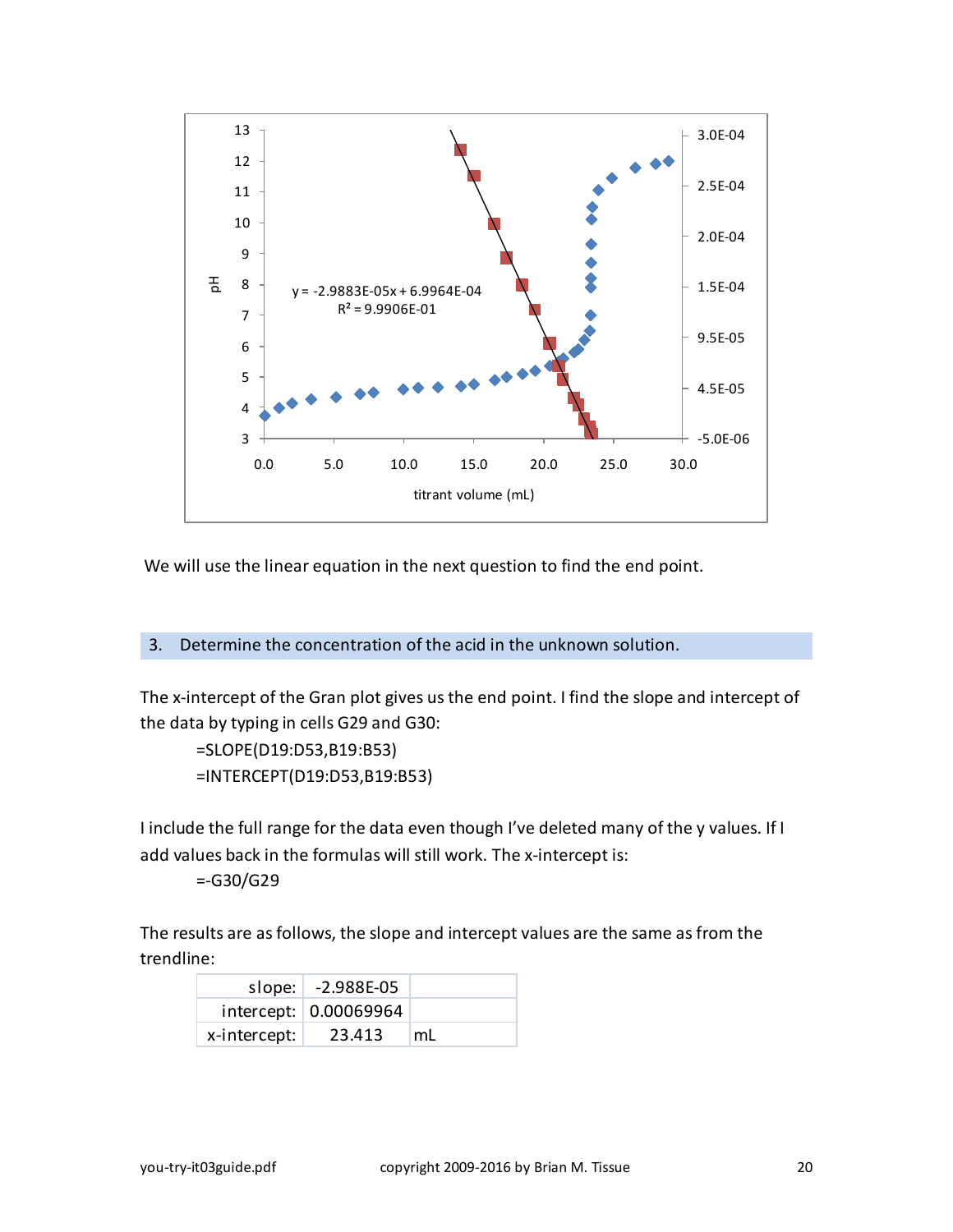I use the endpoint from the Gran plot to determine the unknown. I type the concentration of the NaOH titrant, 0.2550 M, in cell G33. I copy the titrant volume to cell G34 and convert to L by dividing by 1000. Multiplying the titrant concentration by the titrant volume gives me moles of OH<sup>−</sup> . In cell GG35 I type:

 $=$ G33 $*$ G34

The moles of H<sup>+</sup> is equal to moles of OH<sup>-</sup>. In cell G36 I enter:

=G35

This step is unnecessary, but it gives me a placekeeper in case I adapt this worksheet to a titration where the stoichiometry is different from 1:1. In cell G37 I type the sample volume of 0.01000 L. The unknown concentration is the moles of divided by the sample volume. In cell G38 I type:

=G35/G37

After adding highlighting the results look something like the following figure: